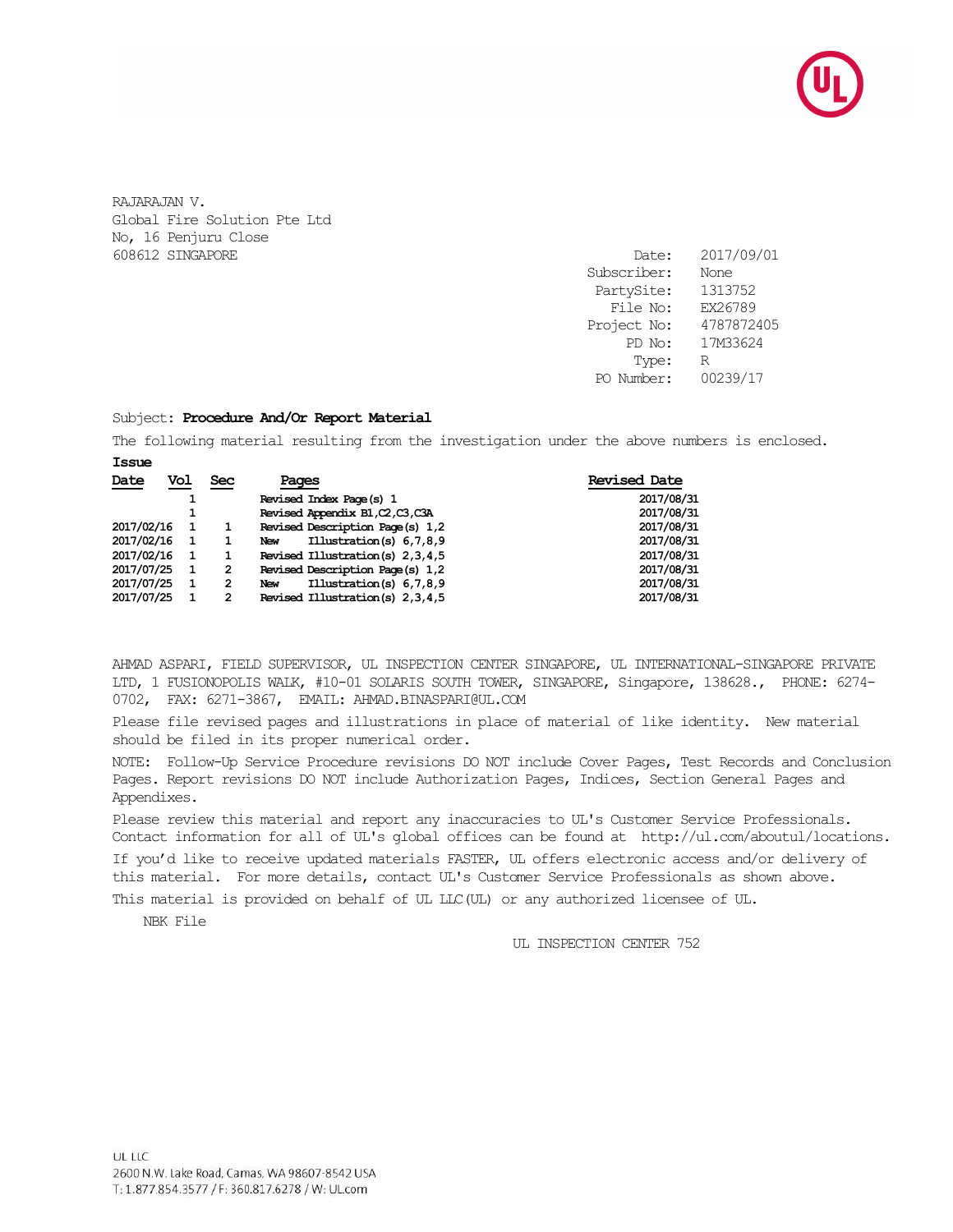| File EX26789 | Vol. 1 | Index | Page 1 | Issued: 2017-02-16  |
|--------------|--------|-------|--------|---------------------|
|              |        |       |        | Revised: 2017-08-31 |

INDEX

| Product                  | Section | Report Date      |
|--------------------------|---------|------------------|
|                          |         |                  |
| GLOBALCHEM AFFF 1        | 162     | $2017 - 02 - 16$ |
| GLOBALCHEM AFFF 3        | 162     | $2017 - 02 - 17$ |
| GLOBALCHEM AFFF 6        | 162     | $2017 - 02 - 18$ |
| GLOBALCHEM AR-AFFF 3/3   | 162     | $2017 - 02 - 19$ |
| GLOBALCHEM AR-AFFF 3/6   | 162     | $2017 - 07 - 25$ |
| <b>GLOBALCHEM FP 3</b>   | 162     | $2017 - 08 - 31$ |
| GLOBALCHEM FP 6          | 162     | $2017 - 09 - 01$ |
| <b>GLOBALCHEM FFFP 3</b> | 162     | $2017 - 09 - 02$ |
| <b>GLOBALCHEM FFFP 6</b> | 162     | $2017 - 09 - 03$ |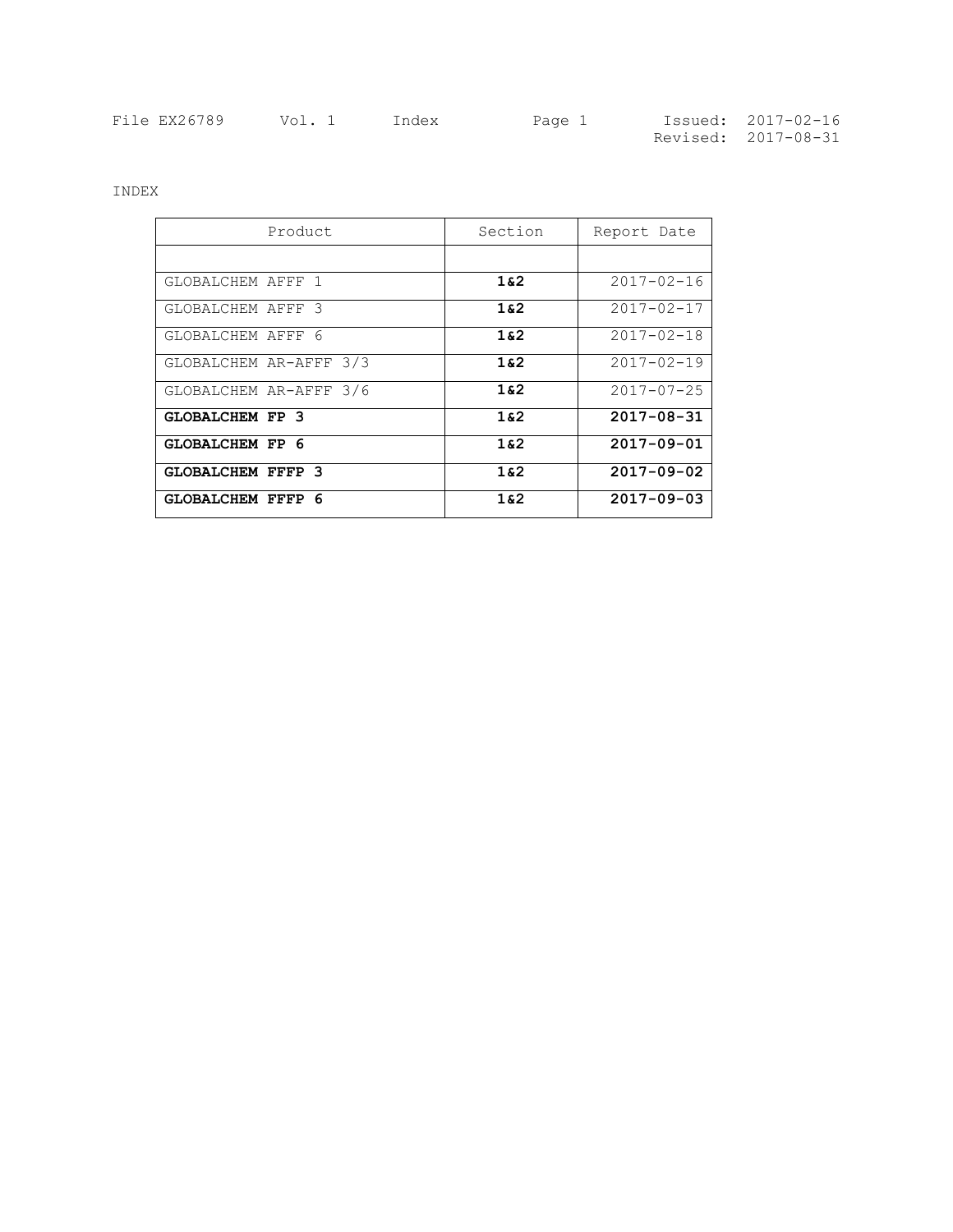| File EX26789 | Vol. 1 | App. B | Page 1 | Issued: 2017-02-16  |
|--------------|--------|--------|--------|---------------------|
|              |        |        |        | Revised: 2017-08-31 |

APPENDIX B - INSTRUCTIONS FOR FIELD REPRESENTATIVE'S SAMPLE SELECTION

## FIELD REPRESENTATIVE

Certain products covered by this Procedure employ constructions or materials requiring periodic follow-up tests by UL.

The selected samples shall be properly tagged and identified, and forwarded to the Follow-Up Services Department, Northbrook Office.

The tests to be conducted at UL are indicated in App. C.

## SAMPLES FOR DEPARTMENT 3019XFPD

Twice each year, select the following samples, mark with the appropriate identification and forward the samples and appropriate Material Safety Data Sheets (MSDS) to Department 3019XFPD at Northbrook.

A. Select a maximum of one quart of each of the following foam liquid concentrates covered by this procedure.

| Foam Liquid Concentrate  |  |  |  |  |
|--------------------------|--|--|--|--|
| GLOBALCHEM AFFF 1        |  |  |  |  |
| GLOBALCHEM AFFF 3        |  |  |  |  |
| GLOBALCHEM AFFF 6        |  |  |  |  |
| GLOBALCHEM AR-AFFF 3/3   |  |  |  |  |
| GLOBALCHEM AR-AFFF 3/6   |  |  |  |  |
| <b>GLOBALCHEM FP 3</b>   |  |  |  |  |
| GLOBALCHEM FP 6          |  |  |  |  |
| <b>GLOBALCHEM FFFP 3</b> |  |  |  |  |
| <b>GLOBALCHEM FFFP 6</b> |  |  |  |  |

B. Select samples of each plastic container covered by this Procedure. The samples are to be a minimum of 12 by 12 in. in size.

UL Component Recognized Containers for Foam Liquid Concentrates (GGBS2) specified in this procedure are not selected.

| Container                           | Sıze | $\sim$ $\sim$ | ---- |
|-------------------------------------|------|---------------|------|
| Manufacturer                        |      | ◡◡⊥◡⊥         |      |
| Rн<br>' \ / H' l<br>1 1 1 1 1 1 1 1 |      |               |      |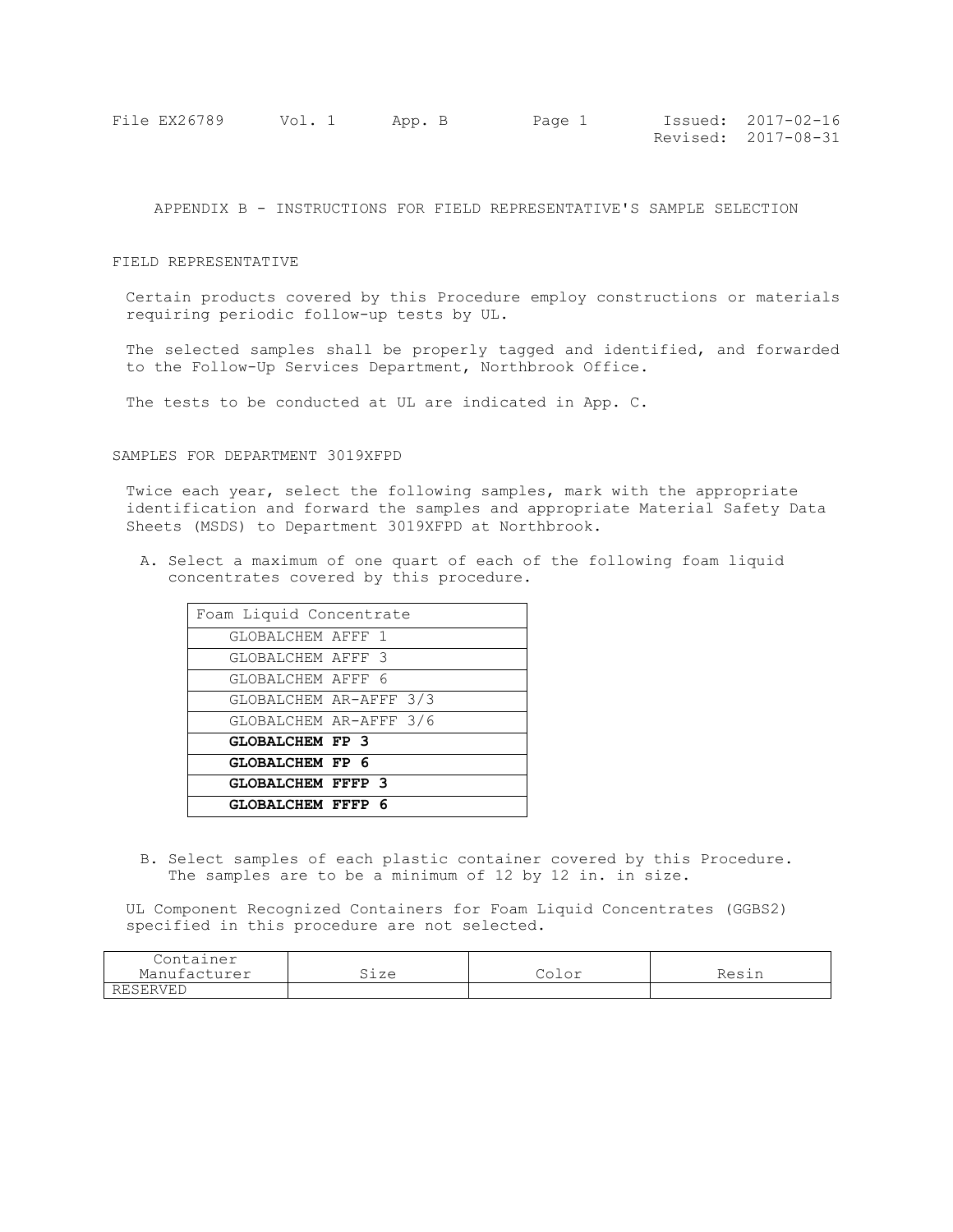| File EX26789 | Vol. 1 | App. C | Page 2 | Issued: 2017-02-16  |
|--------------|--------|--------|--------|---------------------|
|              |        |        |        | Revised: 2017-08-31 |

# BASIS OF ACCEPTABILITY

The specific gravity of each foam liquid concentrate is to be within the range specified below:

| Foam Liquid Concentrate  | Specific Gravity<br>$(\pm 0.02)$ |
|--------------------------|----------------------------------|
| GLOBALCHEM AFFF 1        | 1.04                             |
| GLOBALCHEM AFFF 3        | 1.03                             |
| GLOBALCHEM AFFF 6        | 1.02                             |
| GLOBALCHEM AR-AFFF 3/3   | 1.03                             |
| GLOBALCHEM AR-AFFF 3/6   | 1.03                             |
| <b>GLOBALCHEM FP 3</b>   | 1.13                             |
| <b>GLOBALCHEM FP 6</b>   | 1.13                             |
| <b>GLOBALCHEM FFFP 3</b> | 1.13                             |
| <b>GLOBALCHEM FFFP 6</b> | 1.13                             |

II. HYDROGEN ION CONCENTRATION (PH)

# METHOD

The hydrogen ion concentration (pH) of each undiluted foam liquid concentrate is to be determined electrometrically using a glass electrode.

## BASIS FOR ACCEPTABILITY

The hydrogen ion concentration (pH) of each undiluted foam liquid concentrate is to be within the range specified below:

| Foam Liquid Concentrate  | Hydrogen Ion Concentration<br>$(pH)$ $(\pm 0.5)$ |
|--------------------------|--------------------------------------------------|
| GLOBALCHEM AFFF 1        | 7.5                                              |
| GLOBALCHEM AFFF 3        | 7.5                                              |
| GLOBALCHEM AFFF 6        | 7.5                                              |
| GLOBALCHEM AR-AFFF 3/3   | 7.5                                              |
| GLOBALCHEM AR-AFFF 3/6   | 7.5                                              |
| <b>GLOBALCHEM FP 3</b>   | 7.1                                              |
| <b>GLOBALCHEM FP 6</b>   | 7.1                                              |
| <b>GLOBALCHEM FFFP 3</b> | 7.1                                              |
| <b>GLOBALCHEM FFFP 6</b> |                                                  |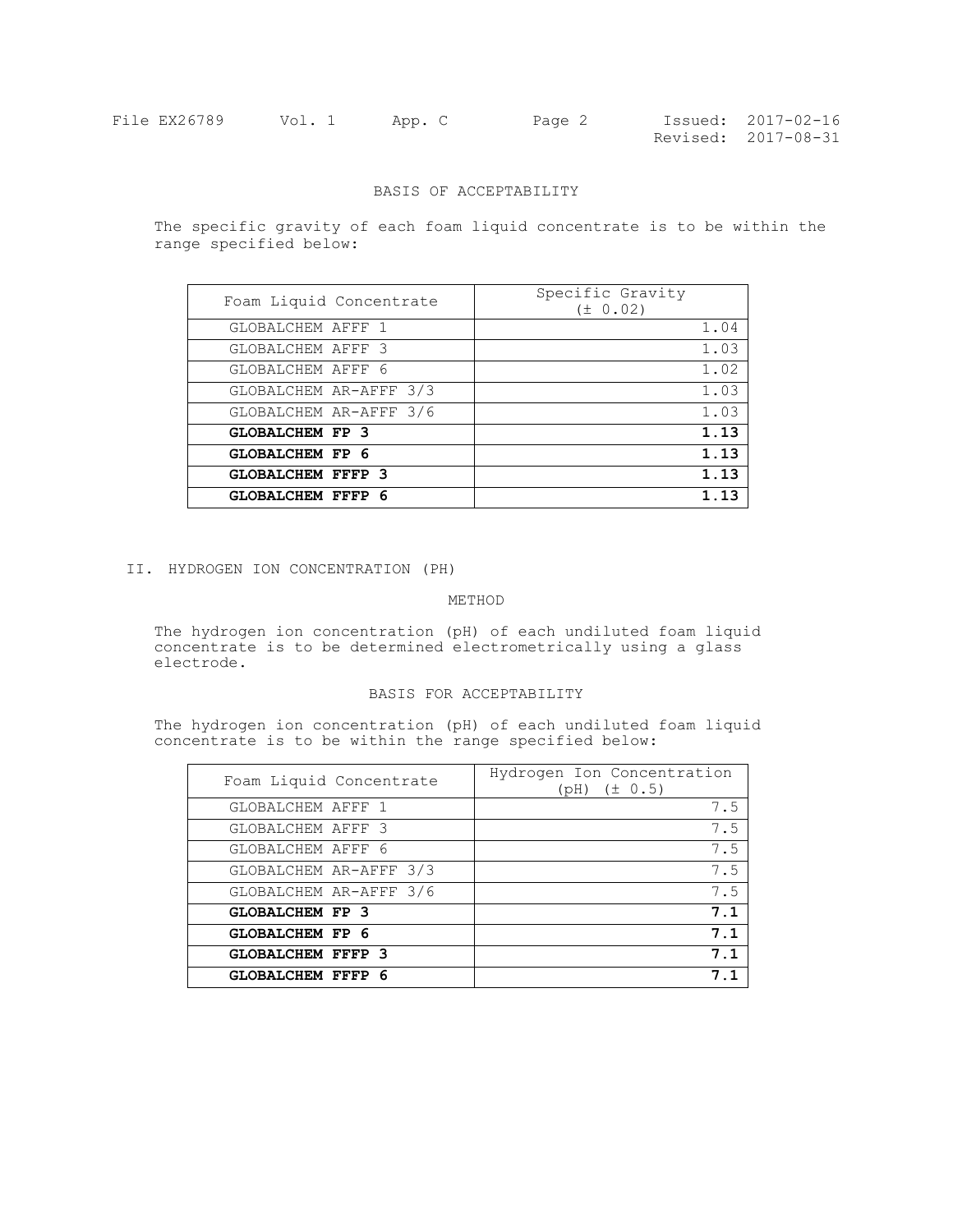| File EX26789 | Vol. 1 | App. C | Page 3 | Issued: 2017-02-16  |
|--------------|--------|--------|--------|---------------------|
|              |        |        |        | Revised: 2017-08-31 |

# III. QUALITATIVE INFRARED ANALYSIS

#### METHOD

The qualitative infrared analysis of each foam liquid concentrate is to be determined by an infrared spectrophotometer. Sampling methods and instrument settings to be used are recorded in the appropriate sections of the spectra.

#### BASIS FOR ACCEPTABILITY

The spectra for each foam liquid concentrate shall be similar to the corresponding spectra date specified below:

| Foam Liquid Concentrate  | File Reference | Spectrum Date   |
|--------------------------|----------------|-----------------|
| GLOBALCHEM AFFF<br>-1    | EX26789        | $F02 - 02 - 17$ |
| GLOBALCHEM AFFF 3        | EX26789        | $F02 - 04 - 17$ |
| GLOBALCHEM AFFF 6        | EX26789        | $F02 - 03 - 17$ |
| GLOBALCHEM AR-AFFF 3/3   | EX26789        | $F02 - 01 - 17$ |
| GLOBALCHEM AR-AFFF 3/6   | EX26789        | $F02 - 01 - 17$ |
| <b>GLOBALCHEM FP 3</b>   | EX26789        | $F08-09-17$     |
| <b>GLOBALCHEM FP 6</b>   | EX26789        | $F08-09-17$     |
| <b>GLOBALCHEM FFFP 3</b> | EX26789        | $F08 - 10 - 17$ |
| <b>GLOBALCHEM FFFP 6</b> | EX26789        | $F08 - 10 - 17$ |

IV. FILM FORMATION TEST

# METHOD

The spreading coefficients of each film forming foam liquid concentrate referenced below are to be determined in accordance with the method described in the Standard for Foam Equipment and Liquid Concentrates, UL 162.

## BASIS FOR ACCEPTABILITY

Each film forming foam liquid concentrate are to have spreading coefficients greater than zero.

| Foam Liquid Concentrate  | Percent Concentration |
|--------------------------|-----------------------|
| GLOBALCHEM AFFF 1        |                       |
| GLOBALCHEM AFFF 3        |                       |
| GLOBALCHEM AFFF 6        | h                     |
| GLOBALCHEM AR-AFFF 3/3   |                       |
| GLOBALCHEM AR-AFFF 3/6   |                       |
| GLOBALCHEM AR-AFFF 3/6   |                       |
| <b>GLOBALCHEM FFFP 3</b> |                       |
| <b>GLOBALCHEM FFFP 6</b> | ฅ                     |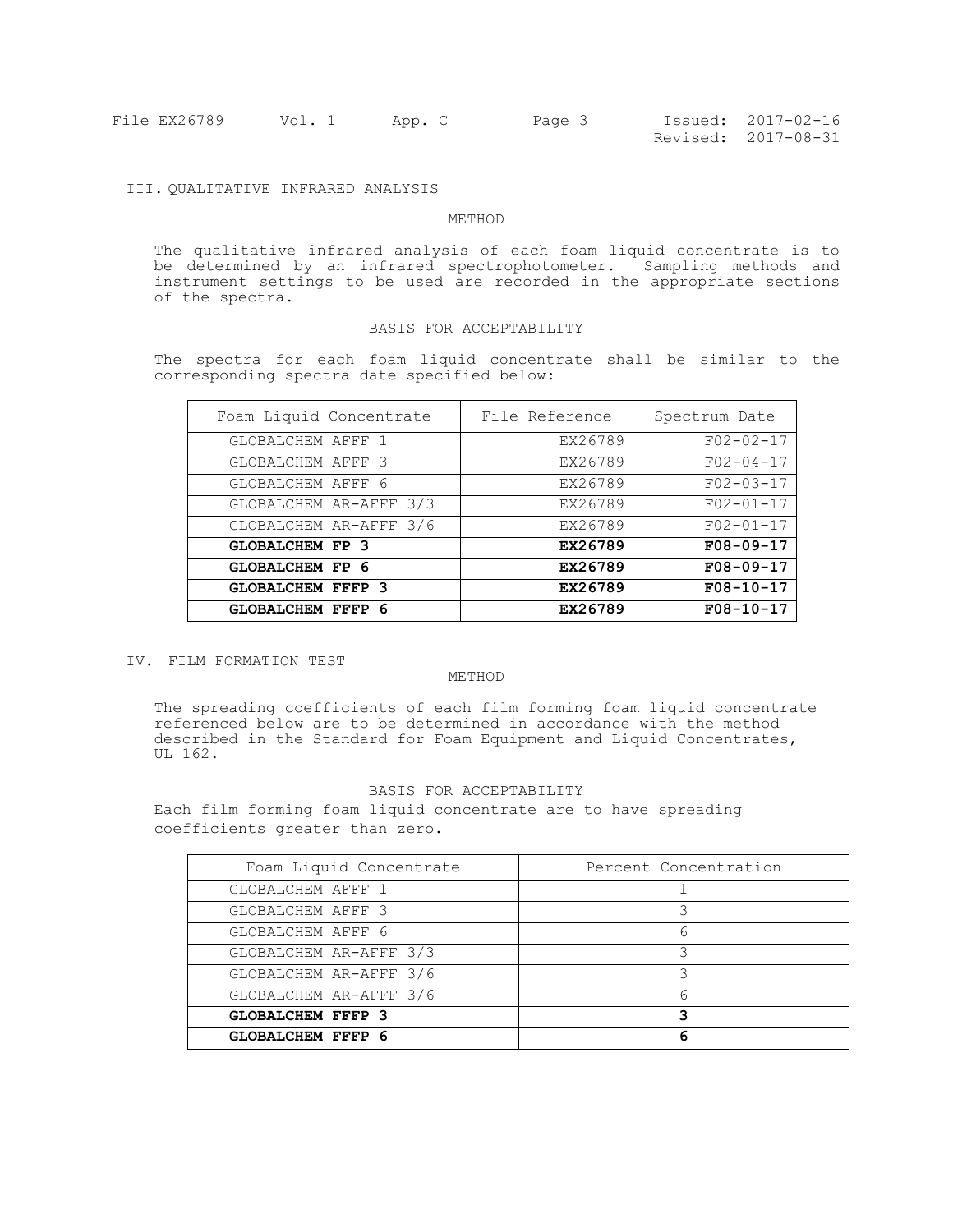| File EX26789 | Vol. 1 | App. C | Page 3A | Issued: 2017-02-16  |
|--------------|--------|--------|---------|---------------------|
|              |        |        |         | Revised: 2017-08-31 |

|                                        | TESTS                          |                                                       |                                                                      |                                                                      |             |
|----------------------------------------|--------------------------------|-------------------------------------------------------|----------------------------------------------------------------------|----------------------------------------------------------------------|-------------|
| Foam Liquid<br>Concentrate             | Viscosity<br>at $20^{\circ}$ C | Concentrate<br>(Centipoise)<br>(Spindle 4,<br>50 rpm) | Concentrate<br>(No. 100<br>Cannon<br>Routine<br>Glass<br>Viscometer) | 3% Solution<br>(No. 100<br>Cannon<br>Routine<br>Glass<br>Viscometer) | Concentrate |
| <b>GLOBALCHEM</b><br>AFFF <sub>1</sub> | †TBD                           | $+TBD$                                                | $+TBD$                                                               | †TBD                                                                 | †TBD        |
| <b>GLOBALCHEM</b><br>AFFF 3            | $+TBD$                         | +TBD                                                  | +TBD                                                                 | +TBD                                                                 | +TBD        |
| GLOBALCHEM<br>AFFF 6                   | $+TBD$                         | $+TBD$                                                | +TBD                                                                 | $+TBD$                                                               | +TBD        |
| <b>GLOBALCHEM</b><br>AR-AFFF 3/3       | +TBD                           | +TBD                                                  | +TBD                                                                 | +TBD                                                                 | +TBD        |
| <b>GLOBALCHEM</b><br>AR-AFFF 3/6       | $+TBD$<br>†TBD                 |                                                       | $+TBD$                                                               | +TBD                                                                 | +TBD        |
| <b>GLOBALCHEM</b><br>AR-AFFF 3/6       | $+TBD$                         | +TBD                                                  | +TBD                                                                 | +TBD                                                                 | +TBD        |
| <b>GLOBALCHEM</b><br>FP <sub>3</sub>   | $+TBD$                         | $+TBD$                                                | +TBD                                                                 | +TBD                                                                 | +TBD        |
| <b>GLOBALCHEM</b><br>FP <sub>6</sub>   | $+TBD$                         | $+TBD$                                                | $+TBD$                                                               | +TBD                                                                 | +TBD        |
| <b>GLOBALCHEM</b><br>FFFP 3            | †TBD                           | $+TBD$                                                | $+TBD$                                                               | +TBD                                                                 | $+TBD$      |
| <b>GLOBALCHEM</b><br>FFFP 6            | †TBD                           | +TBD                                                  | †TBD                                                                 | +TBD                                                                 | +TBD        |

The Air Foam Liquid Concentrates should have the following properties:

Note:

†TBD upon next Follow-Up Test. Please give results to an L3 reviewer for GFGV.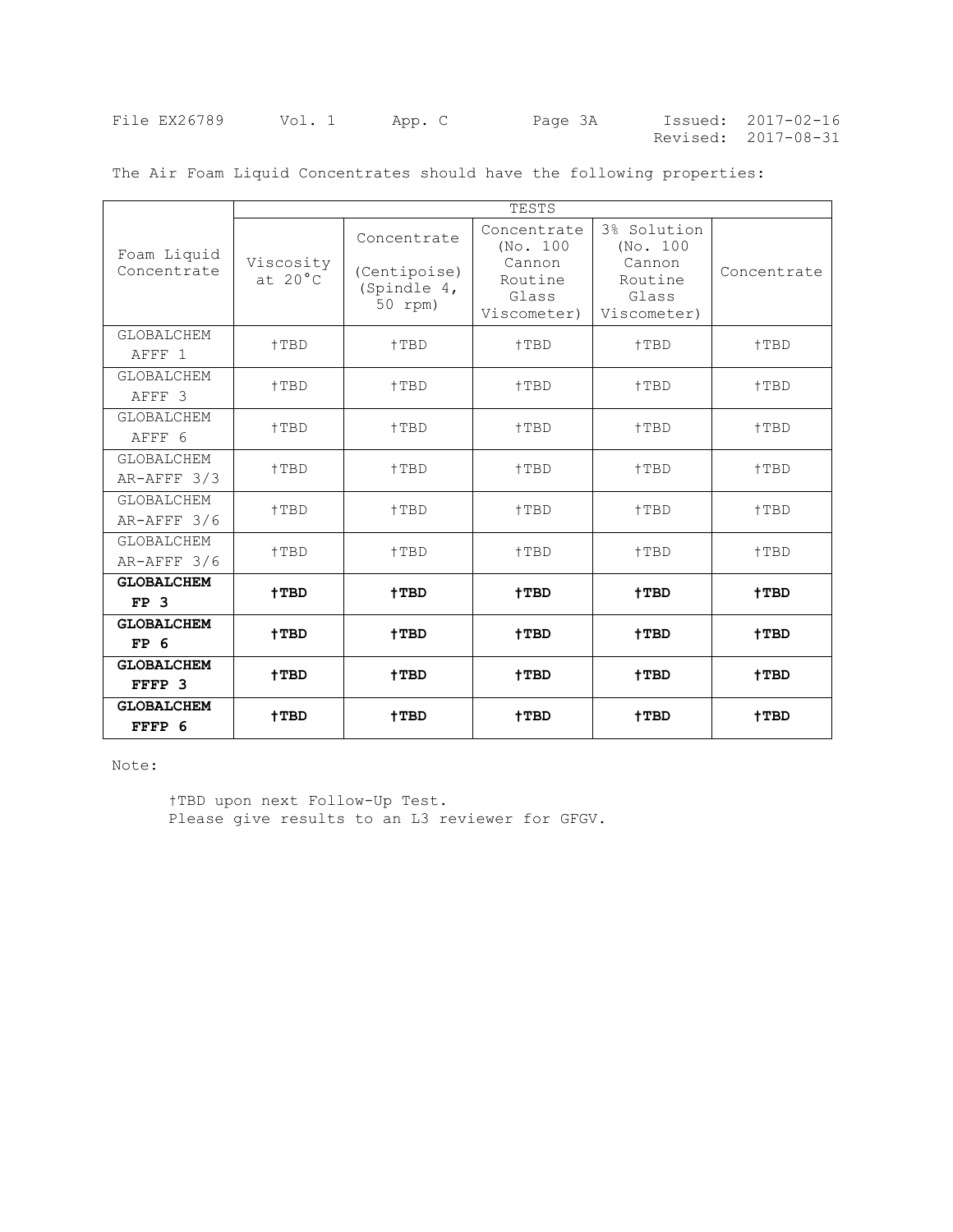| File EX26789 | Vol. 1 Sec. 1 | Page 1 | Issued: 2017-02-16  |
|--------------|---------------|--------|---------------------|
|              |               |        | Revised: 2017-08-31 |

DESCRIPTION

PRODUCT COVERED:

Foam liquid concentrates as follows:

| Foam Liquid                   | Recommended   | Type of     | Storage<br>Temperature, <sup>°</sup> F |         |  |
|-------------------------------|---------------|-------------|----------------------------------------|---------|--|
| Concentrate                   | Concentration | Concentrate | Minimum                                | Maximum |  |
| GLOBALCHEM AFFF 1             |               | AFFF        | 35                                     | 120     |  |
| GLOBALCHEM AFFF 3             | 3             | AFFF        | 20                                     | 120     |  |
| GLOBALCHEM AFFF 6             | 6             | AFFF        | 20                                     | 120     |  |
| GLOBALCHEM AR-AFFF 3/3        | 3/3           | AR-AFFF     | 20                                     | 120     |  |
| <b>GLOBALCHEM</b> AR-AFFF 3/6 | 3/6           | AR-AFFF     | 20                                     | 120     |  |
| <b>GLOBALCHEM FP 3</b>        | 3             | FP          | 20                                     | 120     |  |
| <b>GLOBALCHEM FP 6</b>        | 6             | FP          | 20                                     | 120     |  |
| <b>GLOBALCHEM FFFP 3</b>      | 3             | FFFP        | 20                                     | 120     |  |
| <b>GLOBALCHEM FFFP 6</b>      | 6             | FFFP        | 20                                     | 120     |  |

For shipment in the following containers:

| Container<br>Size | Colour | Material | Component<br>Recognized (File) | Component<br>Mark | Foam<br>Concentrates |
|-------------------|--------|----------|--------------------------------|-------------------|----------------------|
| 20                | Blue   | Plastic  | Yes (EX27367)                  |                   | All                  |
| 30                | Blue   | Plastic  | Yes (EX27367)                  |                   | All                  |
| 220               | Blue   | Plastic  | Yes (EX27367)                  |                   | All                  |

All containers are to be fitted with a cap and tamper indicator seal to prevent accidental opening. The pour opening shall have a minimum diameter of 1-1/2 in.

(1) - Marking: Company name and type designation and the UL Component Recognition Mark.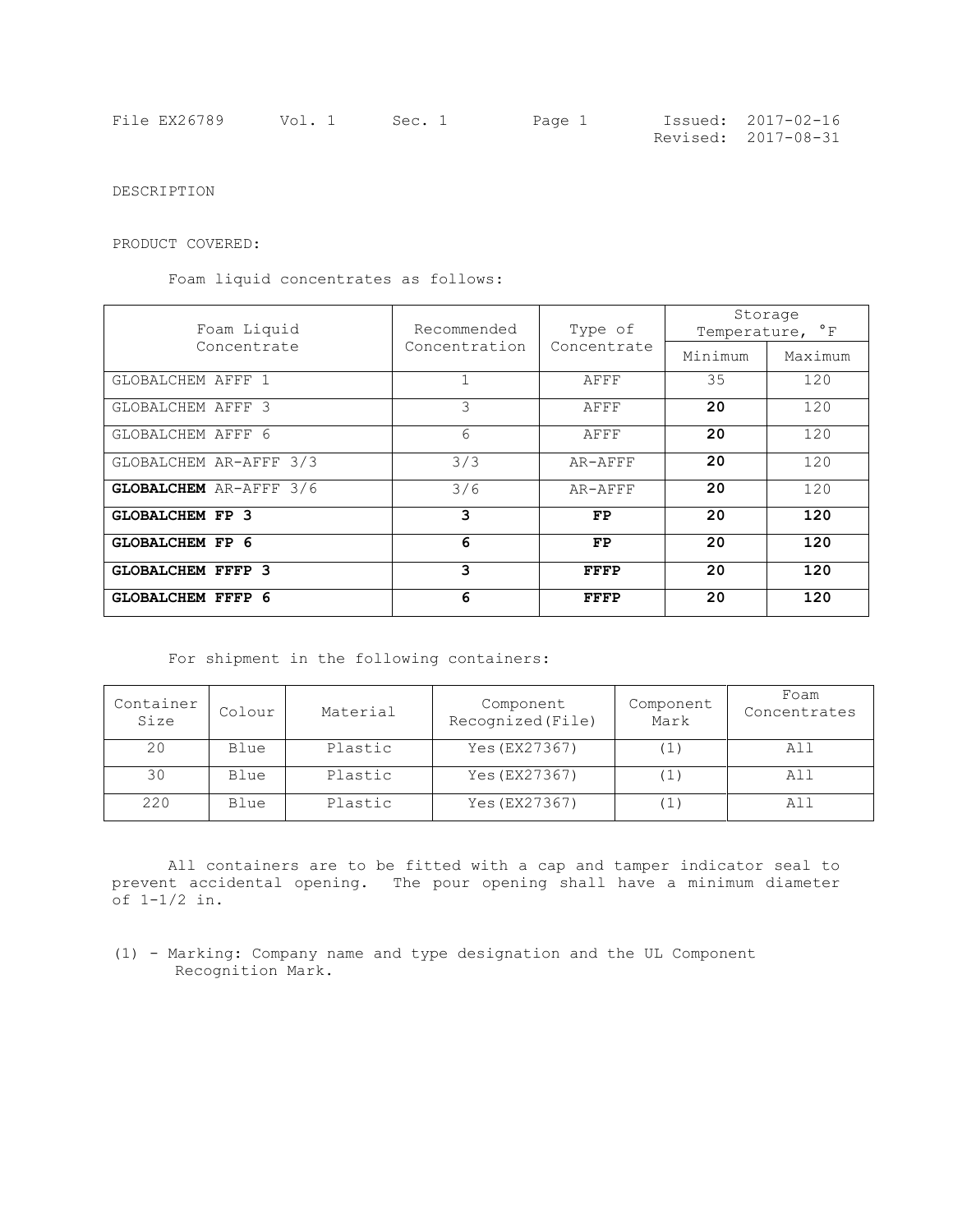| File EX26789 | Vol. 1 | Sec. 1 | Page 2 | Issued: 2017-02-16  |
|--------------|--------|--------|--------|---------------------|
|              |        |        |        | Revised: 2017-08-31 |

# INDEX OF ILLUSTRATIONS

| Part Description         | Illustration No. | Page No. |
|--------------------------|------------------|----------|
| CONTAINER LABELS         |                  |          |
| GLOBALCHEM AFFF 1        |                  |          |
| GLOBALCHEM AFFF 3        | 2                |          |
| GLOBALCHEM AFFF 6        | 3                |          |
| GLOBALCHEM AR-AFFF 3/3   | 4                |          |
| GLOBALCHEM AR-AFFF 3/6   | 5                |          |
| <b>GLOBALCHEM FP 3</b>   | 6                |          |
| <b>GLOBALCHEM FP 6</b>   | 7                |          |
| <b>GLOBALCHEM FFFP 3</b> | 8                |          |
| <b>GLOBALCHEM FFFP 6</b> | q                |          |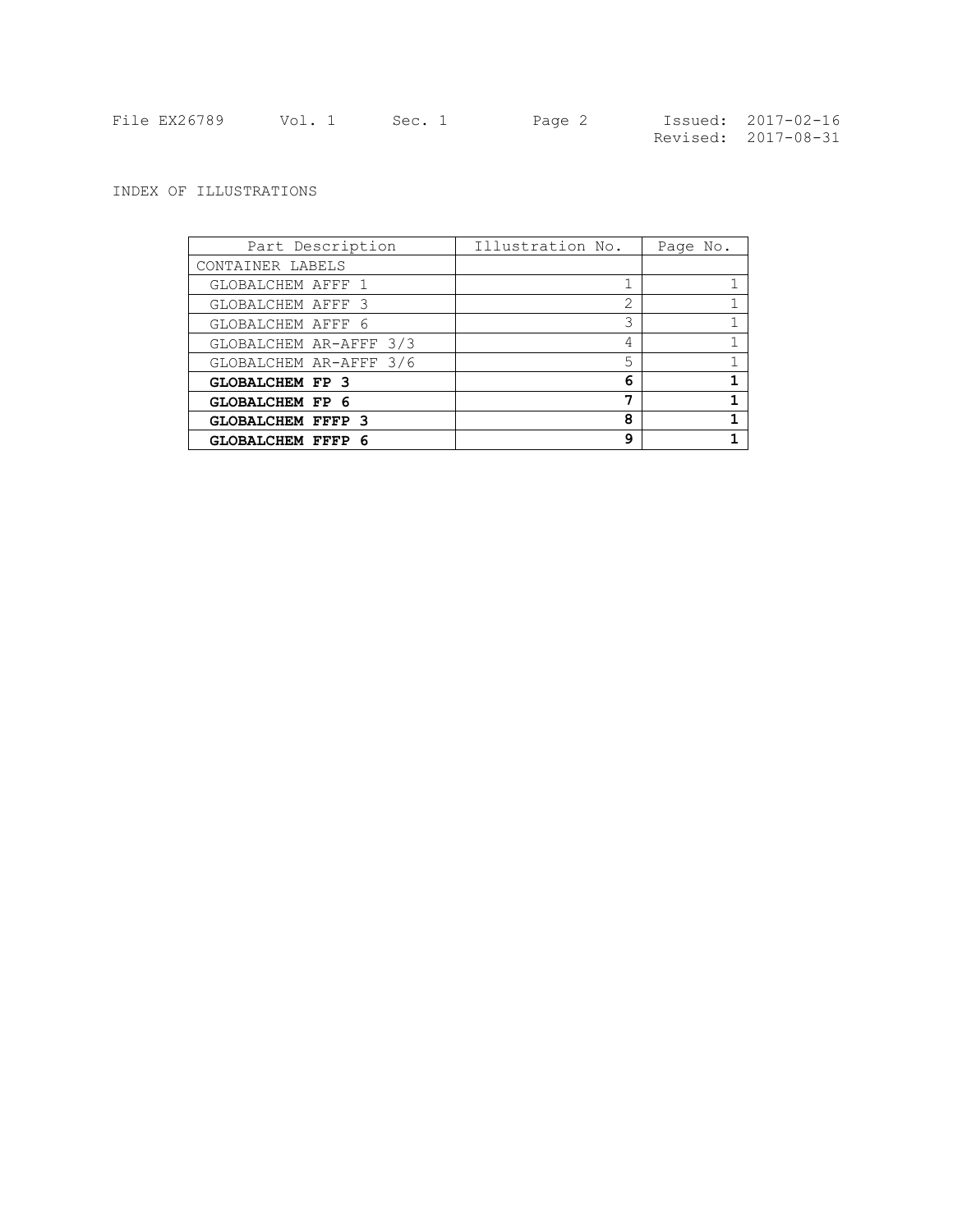|                                          | MFG DATE.<br>BATCH NO.     | Manufactured in Singapore<br>CONTENTS (LTRS.)<br>20 / 30 / 200                                                                                                                  | CONCENTRATE<br>FOAM LIQUID<br><b>USTED</b><br>EX26789                                                                                                                                                                                       |
|------------------------------------------|----------------------------|---------------------------------------------------------------------------------------------------------------------------------------------------------------------------------|---------------------------------------------------------------------------------------------------------------------------------------------------------------------------------------------------------------------------------------------|
| <b>UNUENIRAI</b><br><b>NIRANICE RANI</b> | <b>FACHEM AFFF</b><br>T OF | FOR USE ON HYDROCARBON FIRES AT 3% PROPORTIONING RATIO<br>SUITABLE FOR USE WITH BOTH FRESH & SEA WATER<br>Storage Temperature Min 20°F (-6.7°C), Max 120°F (49°C)<br>C172037437 | Caution: DO NOT store under direct sun<br>Global Fire Solution (Singapore) Pte. Ltd.<br>$\mathcal{C}'$ (+65) 6097 7086 $\,$ Mz gfs $\circledcirc$ gfsglobalchem.com<br>O 16 Penjuru Close. Singapore 608612<br>www.GFSGLOBALCHEM.com<br>644 |

File EX26789 Vol. 1 Sec. 1 ILL-2 Issued: 2017-02-16 Revised: 2017-08-31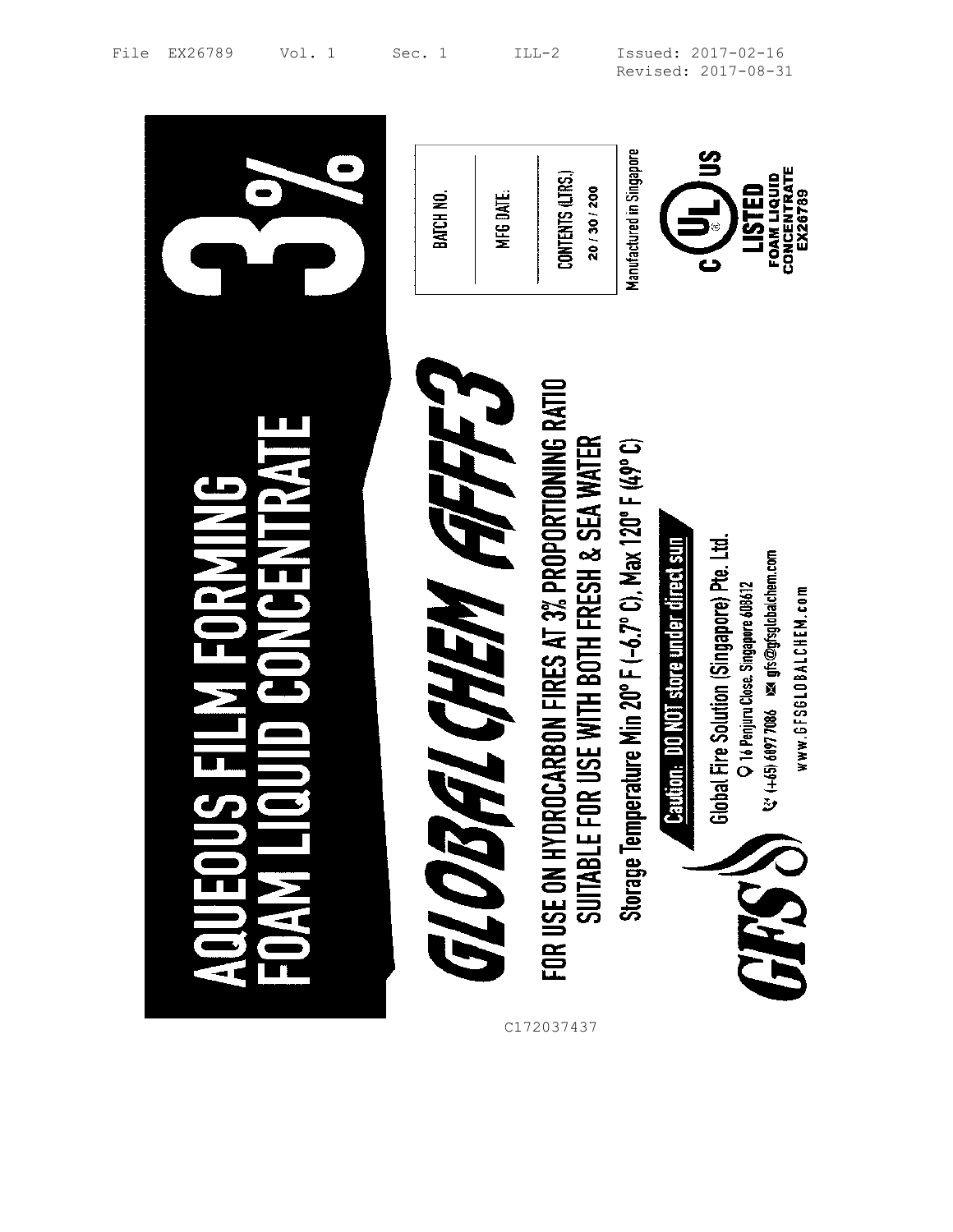|                                                 | MFG DATE.<br>BATCH NO.             | Manufactured in Singapore<br><b>Snf</b><br>CONTENTS (LTRS.)<br>LISTED<br>20 / 30 / 200<br>نے<br>©                                                                                                                                                                                                 | CONCENTRATE<br><b>FOAM LIQUID</b><br>EX26789 |
|-------------------------------------------------|------------------------------------|---------------------------------------------------------------------------------------------------------------------------------------------------------------------------------------------------------------------------------------------------------------------------------------------------|----------------------------------------------|
| Ž<br><b>NANICEN</b><br>THE SI<br>$\overline{1}$ | ALCHEM AFFED<br>6103<br>C172037438 | FOR USE ON HYDROCARBON FIRES AT 6% PROPORTIONING RATIO<br>Suitable for use with Both Fresh & Sea Water<br>Storage Temperature Min 20°F (-6.7°C), Max 120°F (49°C)<br>Caution: DO NOT store under direct sun<br>Global Fire Solution (Singapore) Pre. Ltd.<br>O 16 Penjuru Close. Singapore 608612 | www.6FS6L0BALCHEM.com<br>BHD                 |

 $\blacksquare$ 

File EX26789 Vol. 1 Sec. 1 ILL-3 Issued: 2017-02-16 Revised: 2017-08-31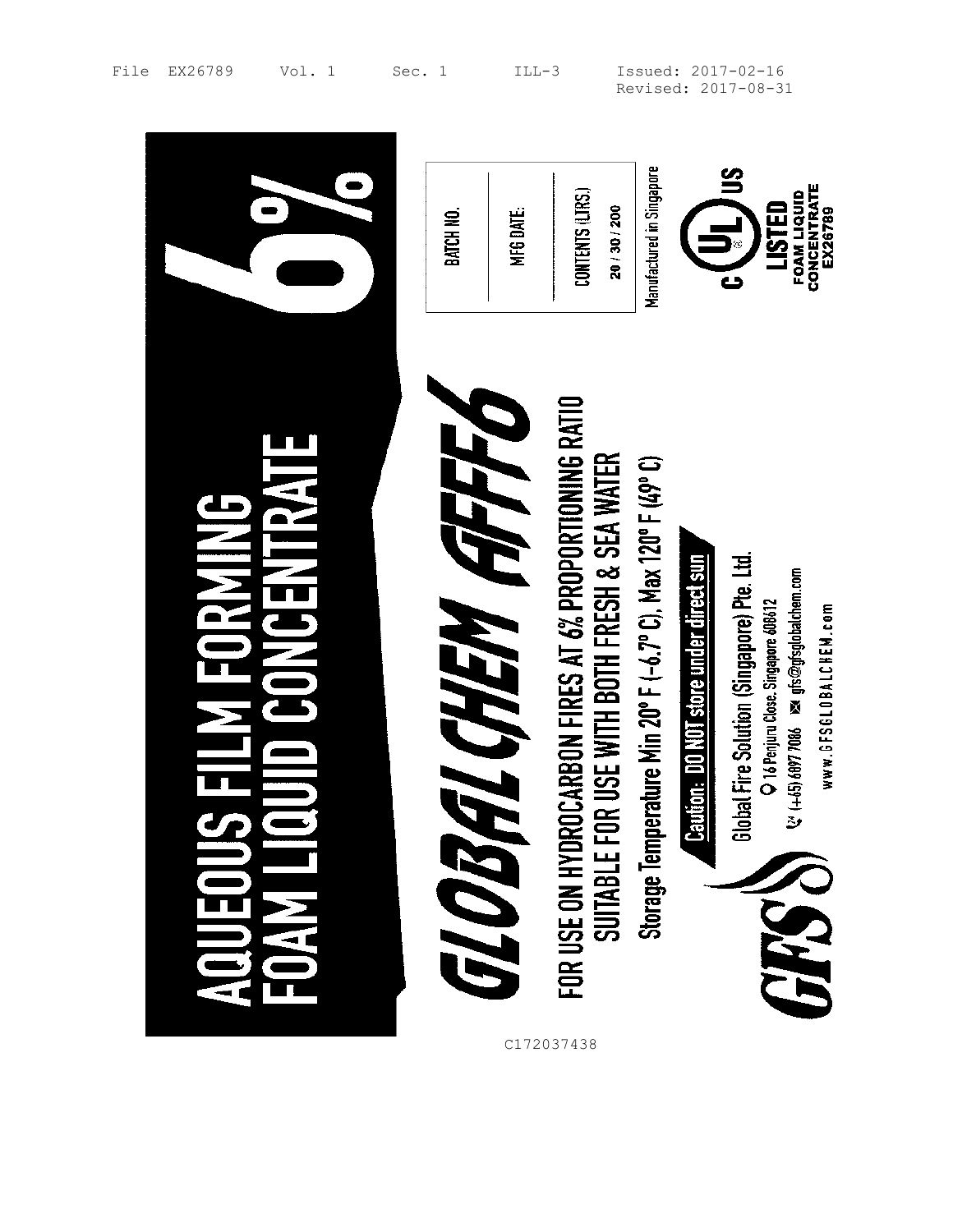|   | MFG DATE.<br>BATCH NO.                                        | Manufactured in Singapore<br>CONTENTS (LTRS.)<br>20/30/200                                                                                                                                               | CONCENTRATE<br>FOAM LIQUID<br>LISTED<br>EX26789                                                                                                                                                                                             |
|---|---------------------------------------------------------------|----------------------------------------------------------------------------------------------------------------------------------------------------------------------------------------------------------|---------------------------------------------------------------------------------------------------------------------------------------------------------------------------------------------------------------------------------------------|
| Ě | CHEM AB-AFFEJ<br>SE ON HYDROCARBON FIRES &<br>FOR U<br>GLOBAL | R USE WITH BOTH FRESH & SEA WATER<br>Storage Temperature Min 20° F (-6.7° C), Max 120° F (49° C)<br>POLAR SOLVENTS AT 3% PROPORTIONING RATIO<br>SUITABLE FOR USE WITH BOTH FRESH & SEA WAT<br>C172037439 | Global Fire Solution (Singapore) Pte. Ltd.<br>tion: DO NOT store under direct sun<br>(+65) 6097 7086 ≥sd gfs@gfsglobalchem.com<br>O 16 Penjuru Close. Singapore 608612<br>www.6FS6L0BALCHEM.com<br>$\ddot{\mathbf{v}}$<br><u>ler</u><br>649 |

File EX26789 Vol. 1 Sec. 1 ILL-4 Issued: 2017-02-16 Revised: 2017-08-31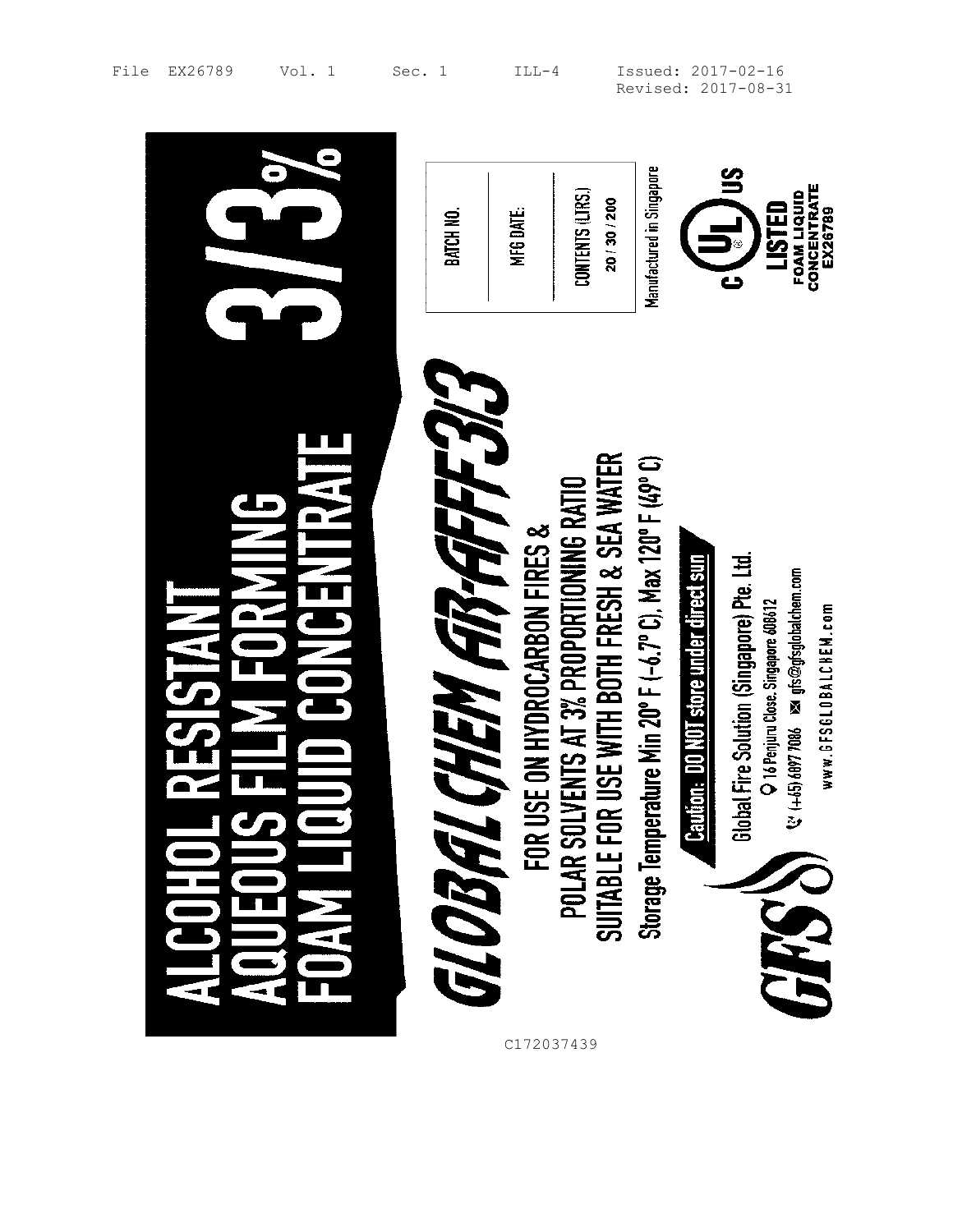|                                                               | BATCH NO.                   | MFG DATE.                            | CONTENTS (LTRS.)<br>20 / 30 / 200                                                        | Manufactured in Singapore                                   |                                               | CONCENTRATE<br>FOAM LIQUID<br>LISTED<br>EX26789                                                                                                                        |
|---------------------------------------------------------------|-----------------------------|--------------------------------------|------------------------------------------------------------------------------------------|-------------------------------------------------------------|-----------------------------------------------|------------------------------------------------------------------------------------------------------------------------------------------------------------------------|
| <b>EXTINENTIE</b><br>$\frac{1}{2}$<br><b>NAN</b><br><b>SH</b> | <b>GLOBAL CHEM ARAFFEJL</b> | FOR USE ON HYDROCARBON FIRES AT 3% & | SUITABLE FOR USE WITH BOTH FRESH & SEA WATER<br>POLAR SOLVENTS AT 6% PROPORTIONING RATIO | Storage Temperature Min 20° F (-6.7° C), Max 120° F (49° C) | <b>Caution: DO NOT store under direct sun</b> | Global Fire Solution (Singapore) Pte. Ltd.<br>$Q'$ (+65) 6097 7086 $\approx$ gfs@gfsglobalchem.com<br>Penjuru Close. Singapore 608612<br>www.GFSGLOBALCHEM.com<br>GRSS |

 $\overline{a}$ 

File EX26789 Vol. 1 Sec. 1 ILL-5 Issued: 2017-02-16 Revised: 2017-08-31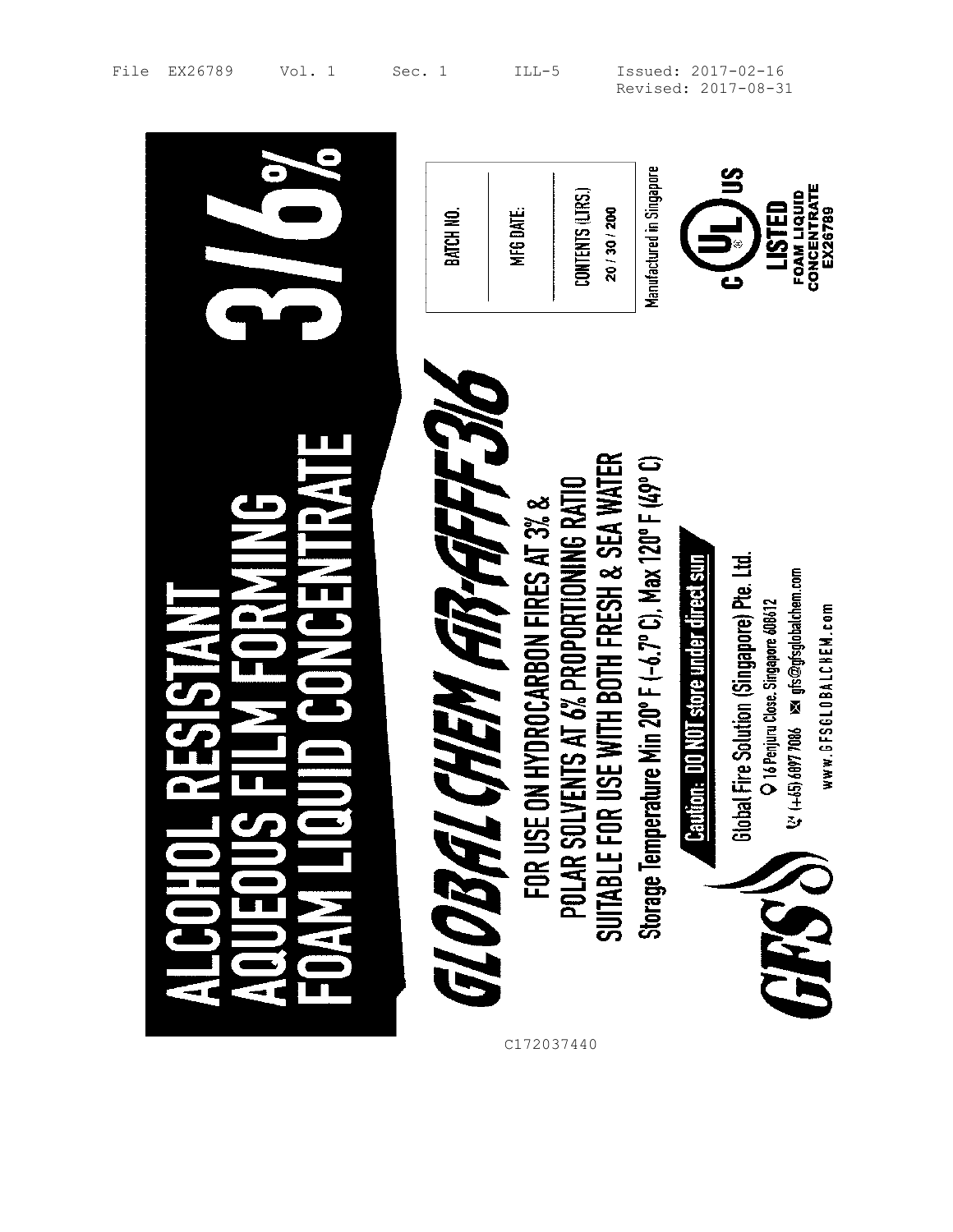|                   | BATCH NO.   | MFG DATE.                 | CONTENTS (LTRS.)<br>20 / 30 / 200                                                                      | Manufactured in Singapore                                       |                                        | CONCENTRATE<br><b>FOAM LIQUID</b><br>LISTED<br>EX26789                                                                                                                           |
|-------------------|-------------|---------------------------|--------------------------------------------------------------------------------------------------------|-----------------------------------------------------------------|----------------------------------------|----------------------------------------------------------------------------------------------------------------------------------------------------------------------------------|
| <b>ONCENTRATE</b> | <b>7/07</b> | E CHEM FP 3<br>C172037441 | FOR USE ON HYDROCARBON FIRES AT 3% PROPORTIONING RATIO<br>SUITABLE FOR USE WITH BOTH FRESH & SEA WATER | erature Min 20° F (-6.7° C), Max 120° F (49° C)<br>Storage Temp | Caution: DO NOT store under direct sun | lobal Fire Solution (Singapore) Pte. Ltd.<br>V: (+45) 6897 7086 May gfs@gfsglobalchem.com<br>O 16 Penjuru Close. Singapore 608612<br>www.6FS6L0BALCHEM.com<br>ෂි<br><b>PARTS</b> |

File EX26789 Vol. 1 Sec. 1 ILL-6 Issued: 2017-02-16 New: 2017-08-31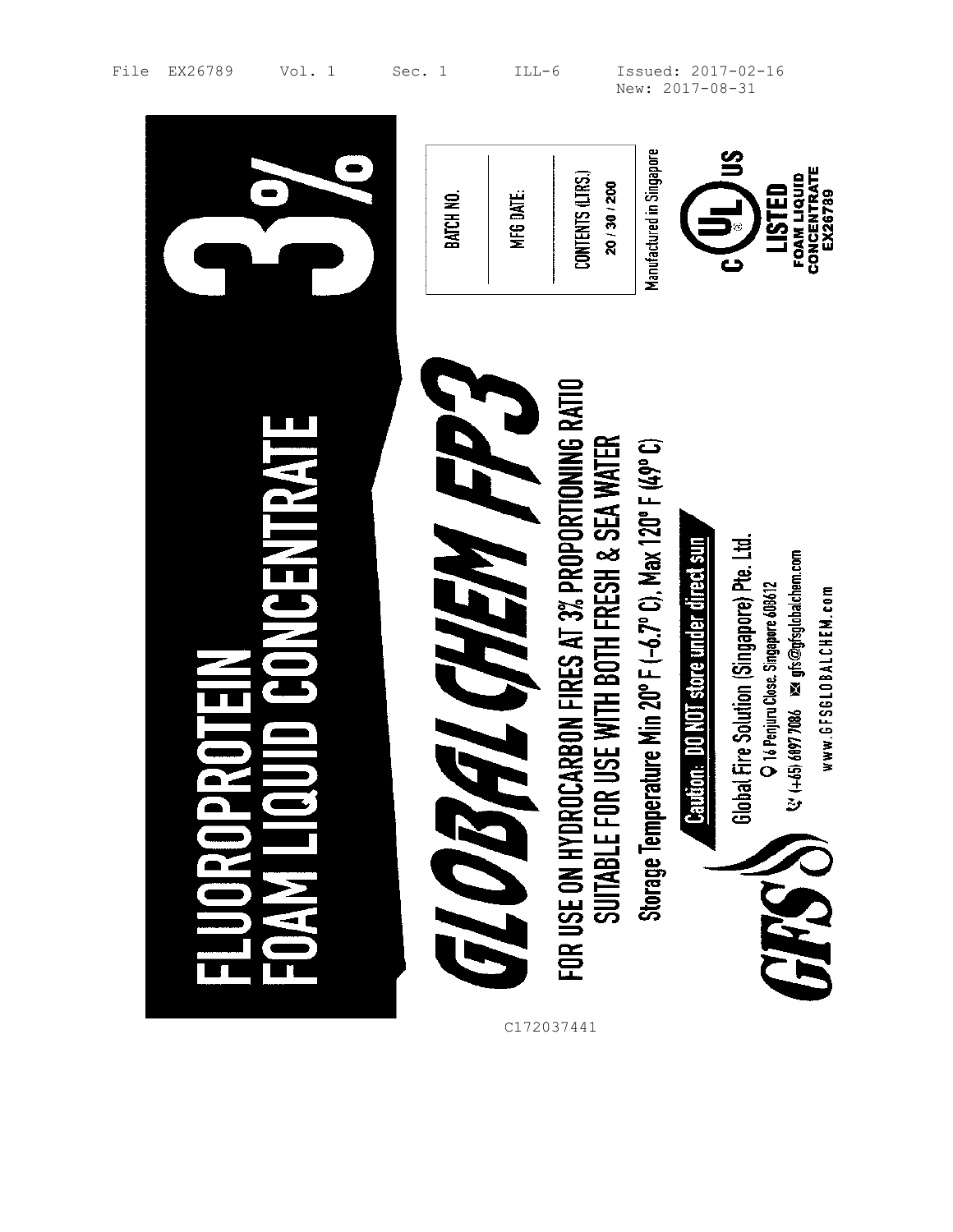|                               | BATCH NO.                   | CONTENTS (LTRS.)<br>MFG DATE.                                        | Manufactured in Singapore<br>20/30/200                                                                      |                                               | CONCENTRATE<br><b>FOAM LIQUID</b><br>LISTED<br>EX26789                                                                                                                                            |
|-------------------------------|-----------------------------|----------------------------------------------------------------------|-------------------------------------------------------------------------------------------------------------|-----------------------------------------------|---------------------------------------------------------------------------------------------------------------------------------------------------------------------------------------------------|
| <b>JNGENTRAIL</b><br>$\equiv$ | <b>EL CHEM FRA</b><br>il Ol | FOR USE ON HYDROCARBON FIRES AT 6% PROPORTIONING RATIO<br>C172037442 | SUITABLE FOR USE WITH BOTH FRESH & SEA WATER<br>Storage Temperature Min 20° F (-6.7° C), Max 120° F (49° C) | <b>Caution: DO NOT store under direct sun</b> | Global Fire Solution (Singapore) Pte. Ltd.<br>$\mathcal{C}$ (+65) 6997 7086 $\,$ ps of $\mathfrak{D}$ system comparements<br>O 16 Penjuru Close. Singapore 608612<br>www.GFSGLOBALCHEM.com<br>JHS |

File EX26789 Vol. 1 Sec. 1 ILL-7 Issued: 2017-02-16 New: 2017-08-31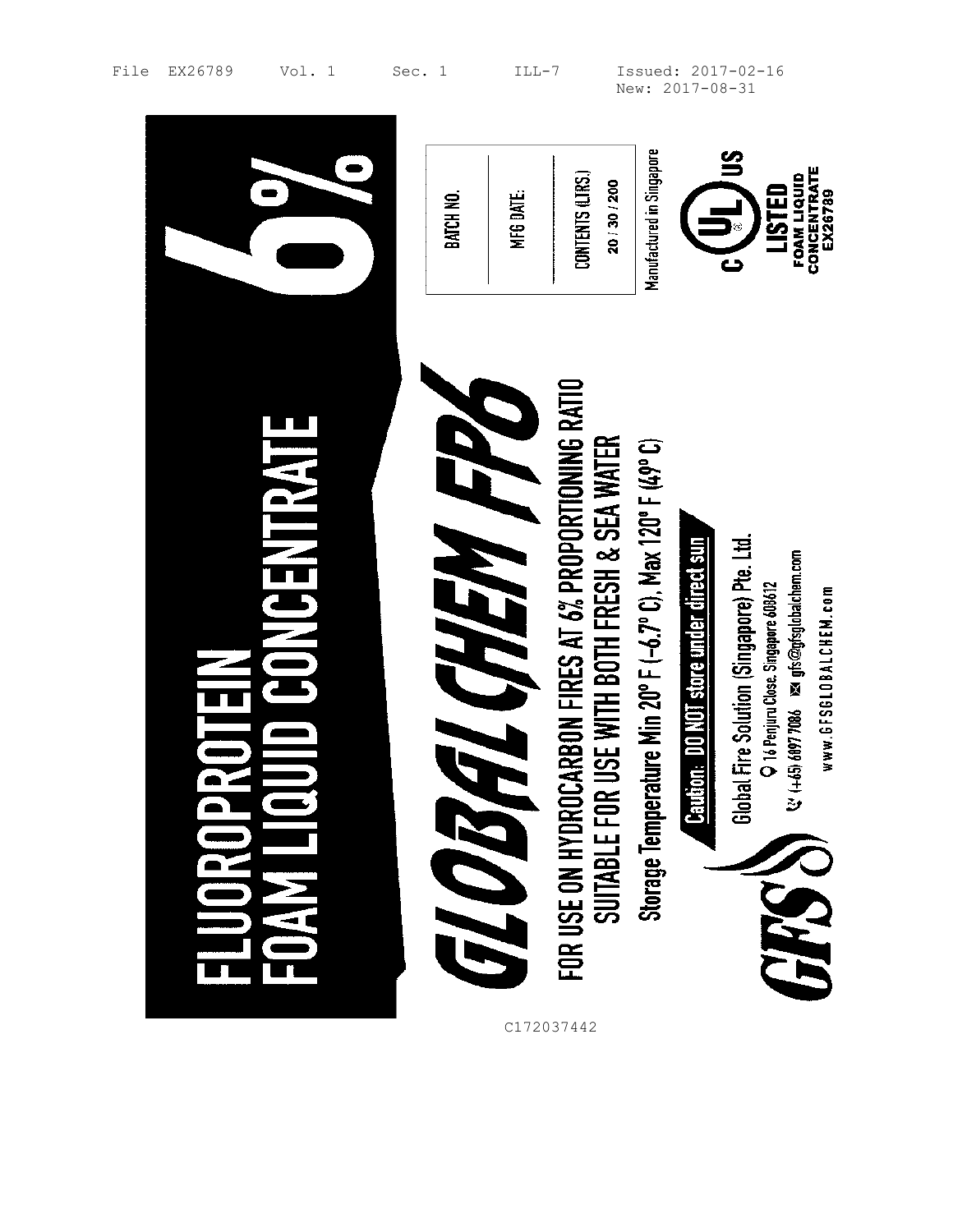|                                | BATCH NO. | MFG DATE.              | CONTENTS (LTRS.)<br>20/30/200                                                                          | Manufactured in Singapore                               |                                               | CONCENTRATE<br><b>FOAM LIQUID</b><br>LISTED<br>EX26789<br>5                                                                                                    |
|--------------------------------|-----------|------------------------|--------------------------------------------------------------------------------------------------------|---------------------------------------------------------|-----------------------------------------------|----------------------------------------------------------------------------------------------------------------------------------------------------------------|
| <b>HYAILBENG</b><br>NNI E<br>N |           | L CHEM FFFP 3<br>GLOBA | FOR USE ON HYDROCARBON FIRES AT 3% PROPORTIONING RATIO<br>Suitable for use with both fresh & sea water | Storage Temperature Min 20°F (-6.7°C), Max 120°F (49°C) | <b>Caution: DO NOT store under direct sun</b> | Global Fire Solution (Singapore) Pte. Ltd.<br>1465) 6097 7086 xx gfs@gfsglobalchem.com<br>O 16 Penjuru Close. Singapore 608612<br>www.6FS6L0BALCHEM.com<br>646 |

 $\blacksquare$ 

File EX26789 Vol. 1 Sec. 1 ILL-8 Issued: 2017-02-16 New: 2017-08-31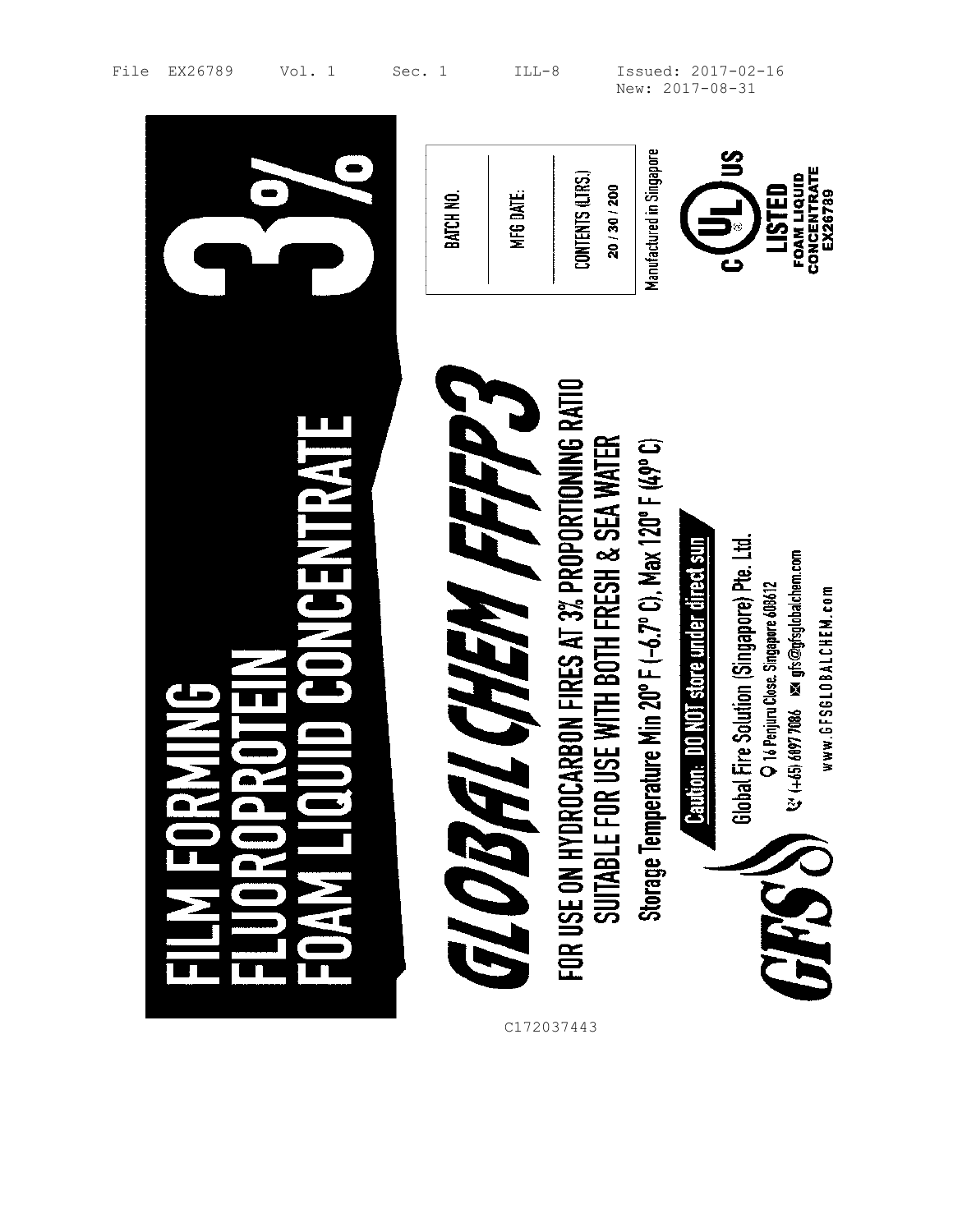|                           | <b>BATCH NO</b> | MFG DATE.    | CONTENTS (LTRS.)<br>20 / 30 / 200                                                                      | Manufactured in Singapore                                   |                                        | <u>က</u><br>CONCENTRATE<br><b>FOAM LIQUID</b><br>LISTED<br>EX26789                                                                                               |
|---------------------------|-----------------|--------------|--------------------------------------------------------------------------------------------------------|-------------------------------------------------------------|----------------------------------------|------------------------------------------------------------------------------------------------------------------------------------------------------------------|
| <b>NATH NEWSTERN</b><br>È | GLOBA           | L CHEM FFFFV | FOR USE ON HYDROCARBON FIRES AT 6% PROPORTIONING RATIO<br>SUITABLE FOR USE WITH BOTH FRESH & SEA WATER | Storage Temperature Min 20° F (-6.7° C), Max 120° F (49° C) | Caution: DO NOT store under direct sun | Global Fire Solution (Singapore) Pte. Ltd.<br>(+65) 6097 7086 ≥sa gfs@gfsglobalchem.com<br>O 16 Penjuru Close. Singapore 608612<br>www.GFSGLOBALCHEM.com<br>GRSS |

File EX26789 Vol. 1 Sec. 1 ILL-9 Issued: 2017-02-16 New: 2017-08-31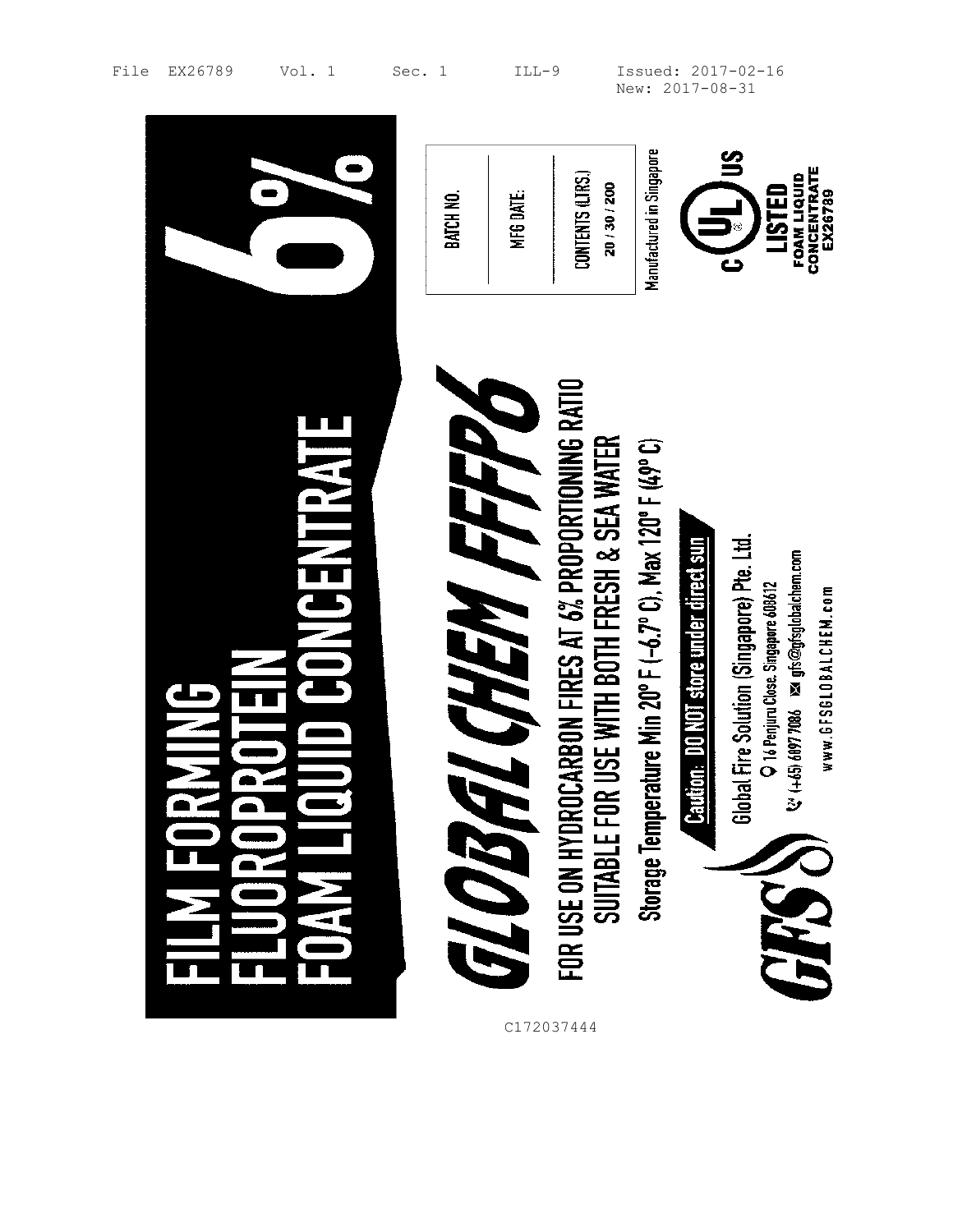| File EX26789 | Vol. 1 | Sec. 2 | Page 1 | Issued: 2017-07-25  |
|--------------|--------|--------|--------|---------------------|
|              |        |        |        | Revised: 2017-08-31 |

DESCRIPTION

PRODUCT COVERED:

CNL-

Foam liquid concentrates as follows:

| Foam Liquid              | Recommended   | Type of                    | Storage<br>Temperature, $^{\circ}$ F ( $^{\circ}$ C) |                                     |  |
|--------------------------|---------------|----------------------------|------------------------------------------------------|-------------------------------------|--|
| Concentrate              | Concentration | Concentrate                | Minimum                                              | Maximum                             |  |
| GLOBALCHEM AFFF 1        | $\mathbf{1}$  | Category 1,<br>AFFF        | $35^0$ F<br>$(1.7^{\circ}C)$                         | $120^0$ F<br>$(49^0C)$              |  |
| GLOBALCHEM AFFF 3        | 3             | Category 1,<br>AFFF        | $20^{\circ}$ F<br>$(-6.7^{\circ}C)$                  | $120^0$ F<br>$(49^{\circ}$ C)       |  |
| GLOBALCHEM AFFF 6        | 6             | Category 1,<br>AFFF        | $20^{\circ}$ F<br>$(-6.7^{\circ}C)$                  | $120^{\circ}$ F<br>$(49^{\circ}$ C) |  |
| GLOBALCHEM AR-AFFF 3/3   | 3/3           | Category 2,<br>AR-AFFF     | $20^0$ F<br>$(-6.7^{\circ}C)$                        | $120^0$ F<br>$(49^{\circ}C)$        |  |
| GLBOALCHEM AR-AFFF 3/6   | 3/6           | Category 2,<br>AR-AFFF     | $20^{\circ}$ F<br>$(-6.7^{\circ}C)$                  | $120^0$ F<br>$(49^0C)$              |  |
| <b>GLOBALCHEM FP 3</b>   | 3             | Category 1,<br>FP          | $20^{\circ}$ F<br>$(-6.7^{\circ}C)$                  | $120^0$ F<br>$(49^{\circ}C)$        |  |
| <b>GLOBALCHEM FP 6</b>   | 6             | Category 1,<br>FP.         | $20^{\circ}$ F<br>$(-6.7^{\circ}C)$                  | $120^0$ F<br>$(49^{\circ}C)$        |  |
| <b>GLOBALCHEM FFFP 3</b> | 3             | Category 1,<br>FFFP        | $20^0$ F<br>$(-6.7^{\circ}C)$                        | $120^0$ F<br>$(49^{\circ}C)$        |  |
| <b>GLOBALCHEM FFFP 6</b> | 6             | Category 1,<br><b>AFFF</b> | $20^{\circ}$ F<br>$(-6.7^{\circ}C)$                  | $120^{\circ}$ F<br>$(49^{\circ}C)$  |  |

For shipment in the following containers:

| Container<br>Size | Colour | Material | Component<br>Recognized (File) | Component<br>Mark | Foam<br>Concentrates |
|-------------------|--------|----------|--------------------------------|-------------------|----------------------|
| 20                | Blue   | Plastic  | Yes (EX27367)                  |                   | All                  |
| 30                | Blue   | Plastic  | Yes (EX27367)                  |                   | All                  |
| 220               | Blue   | Plastic  | Yes (EX27367)                  |                   | All                  |

All containers are to be fitted with a cap and tamper indicator seal to prevent accidental opening. The pour opening shall have a minimum diameter of 1-1/2 in.

(1)- Marking: Company name and type designation and the UL Component Recognition Mark.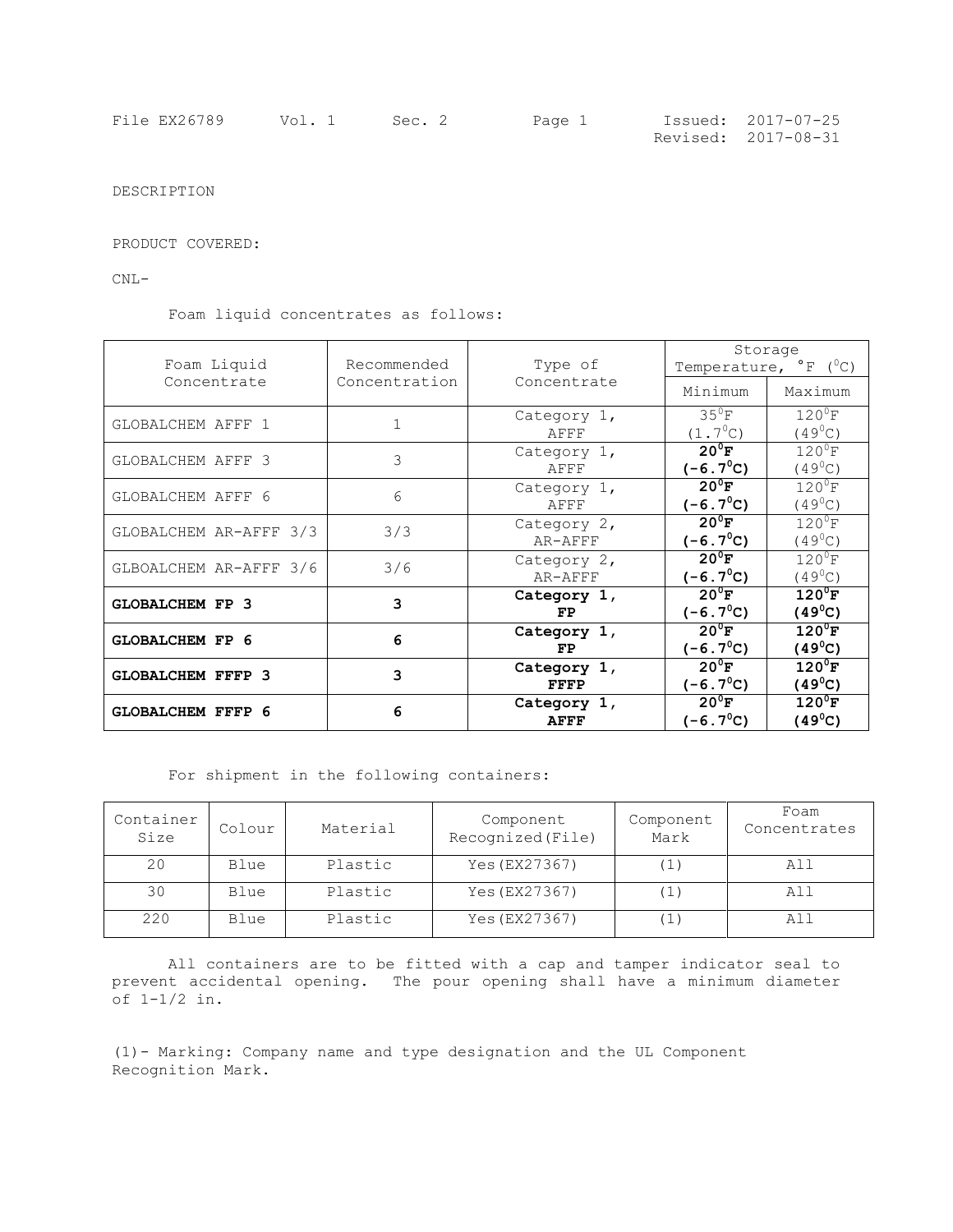| File EX26789 | Vol. 1 Sec. 2 | Page 2 | Issued: 2017-07-25  |
|--------------|---------------|--------|---------------------|
|              |               |        | Revised: 2017-08-31 |

TECHNICAL CONSIDERATIONS (NOT FOR FIELD REPRESENTATIVE'S USE):

Products designated CNL have been investigated using requirements contained in ULC-S564, Standard for Categories 1 and 2 Foam Liquid Concentrates.

INDEX OF ILLUSTRATIONS

| Part Description         | Illustration No. | Page No. |
|--------------------------|------------------|----------|
| CONTAINER LABELS         |                  |          |
| GLOBALCHEM AFFF 1        |                  |          |
| GLOBALCHEM AFFF 3        | 2                |          |
| GLOBALCHEM AFFF 6        | 3                |          |
| GLOBALCHEM AR-AFFF 3/3   | 4                |          |
| GLOBALCHEM AR-AFFF 3/6   | 5                |          |
| <b>GLOBALCHEM FP 3</b>   | 6                |          |
| <b>GLOBALCHEM FP 6</b>   | 7                |          |
| <b>GLOBALCHEM FFFP 3</b> | 8                |          |
| <b>GLOBALCHEM FFFP 6</b> | q                |          |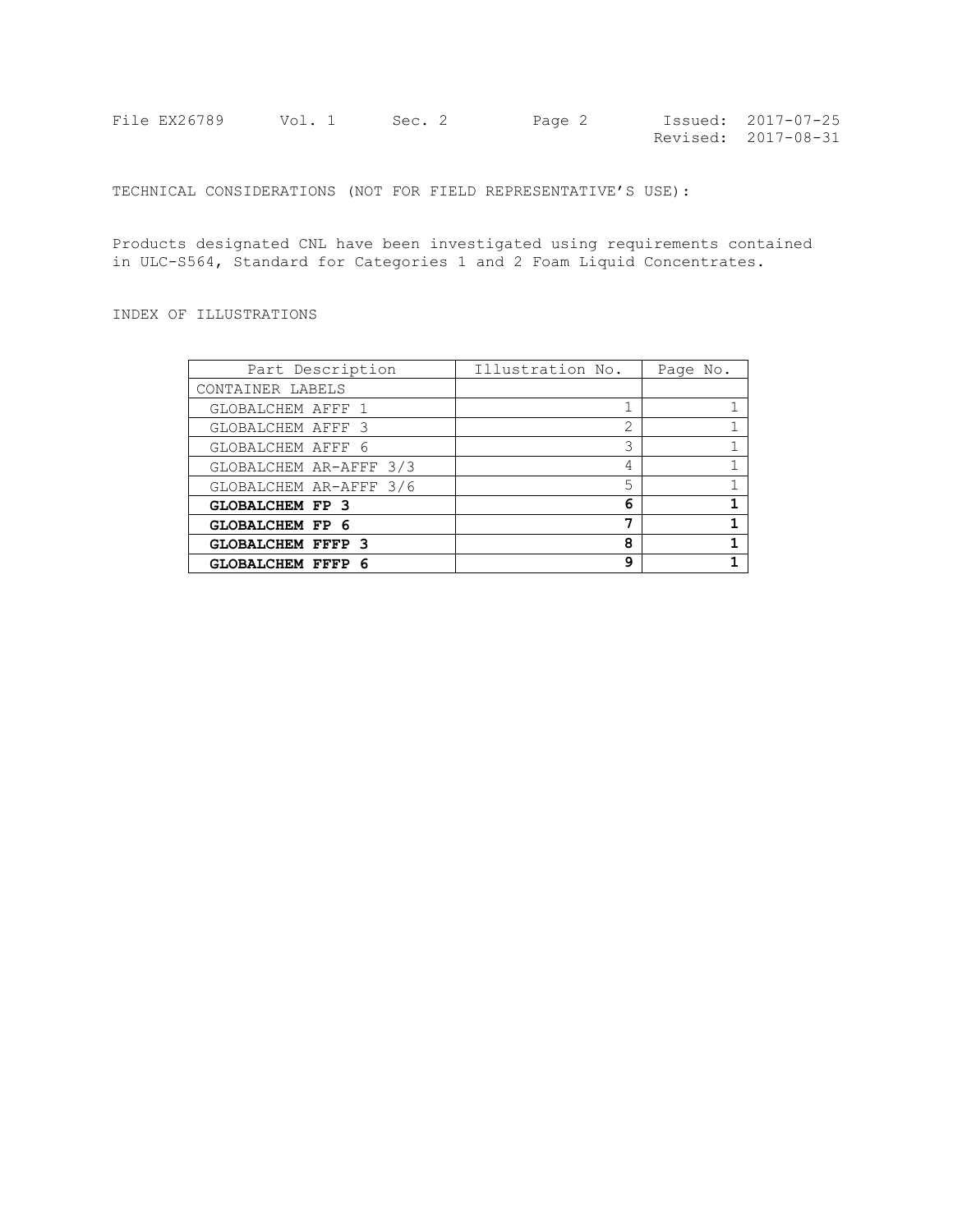|                                | MFG DATE.<br>BATCH NO.           | Manufactured in Singapore<br>CONTENTS (LTRS.)<br>20 / 30 / 200                                                                                                                                                              | CONCENTRATE<br>FOAM LIQUID<br><b>USTED</b><br>EX26789                                                                                                                                                                                                                                    |
|--------------------------------|----------------------------------|-----------------------------------------------------------------------------------------------------------------------------------------------------------------------------------------------------------------------------|------------------------------------------------------------------------------------------------------------------------------------------------------------------------------------------------------------------------------------------------------------------------------------------|
| $\frac{1}{2}$<br>$\frac{1}{2}$ | FFF.<br><b>FL CHEM R</b><br>GLOB | <b>OCARBON FIRES AT 3% PROPORTIONING RATIO</b><br>FOR USE ON HYDROCARBON FIRES AT 3% PROPORTIONING<br>SUITABLE FOR USE WITH BOTH FRESH & SEA WATER<br>Storage Temperature Min 20°F (-6.7°C), Max 120°F (49°C)<br>C172037445 | <b>Caution: DO NOT store under direct sun</b><br>bal Fire Solution (Singapore) Pte. Ltd.<br>$\frac{2}{3}$ (+45) 6897 7086 $\frac{1}{2}$ of $\frac{1}{2}$ of $\frac{1}{2}$ of $\frac{1}{2}$ of $\frac{1}{2}$<br>O 16 Penjuru Close. Singapore 608612<br>www.6FS6L0BALCHEM.com<br>욶<br>EH. |

File EX26789 Vol. 1 Sec. 2 ILL-2 Issued: 2017-07-25 Revised: 2017-08-31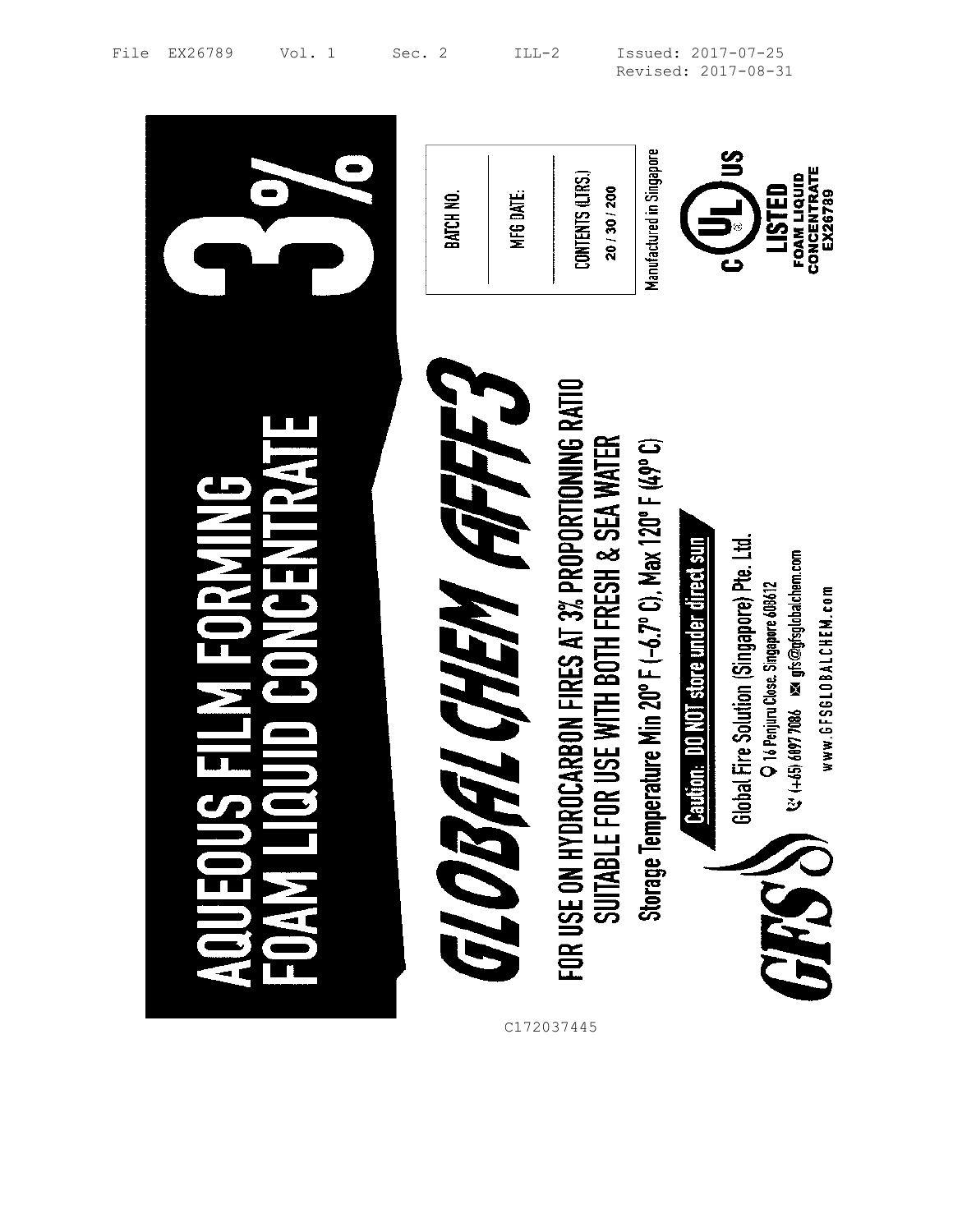|           | BATCH NO.                        | MFG DATE. | CONTENTS (LTRS.)<br>20 / 30 / 200                                                                                                                         | Manufactured in Singapore                               | CONCENTRATE<br><b>FOAM LIQUID</b><br>LISTED<br>EX26789                                                                                                                                                                           |
|-----------|----------------------------------|-----------|-----------------------------------------------------------------------------------------------------------------------------------------------------------|---------------------------------------------------------|----------------------------------------------------------------------------------------------------------------------------------------------------------------------------------------------------------------------------------|
| ---<br>-- | 1770<br><b>EL CHEM A</b><br>GLOB |           | OCARBON FIRES AT 6% PROPORTIONING RATIO<br>FOR USE ON HYDROCARBON FIRES AT 6% PROPORTIONING<br>SUITABLE FOR USE WITH BOTH FRESH & SEA WATER<br>C172037446 | Storage Temperature Min 20°F (-6.7°C), Max 120°F (49°C) | bal Fire Solution (Singapore) Pte. Ltd.<br>Caution: DO NOT store under direct sun<br>$\frac{2}{5}$ (+65) 6897 7086 $\approx$ gfs@gfsglobalchem.com<br>O 16 Penjuru Close. Singapore 608612<br>www.6FS6L0BALCHEM.com<br>ਛੋ<br>648 |

File EX26789 Vol. 1 Sec. 2 ILL-3 Issued: 2017-07-25 Revised: 2017-08-31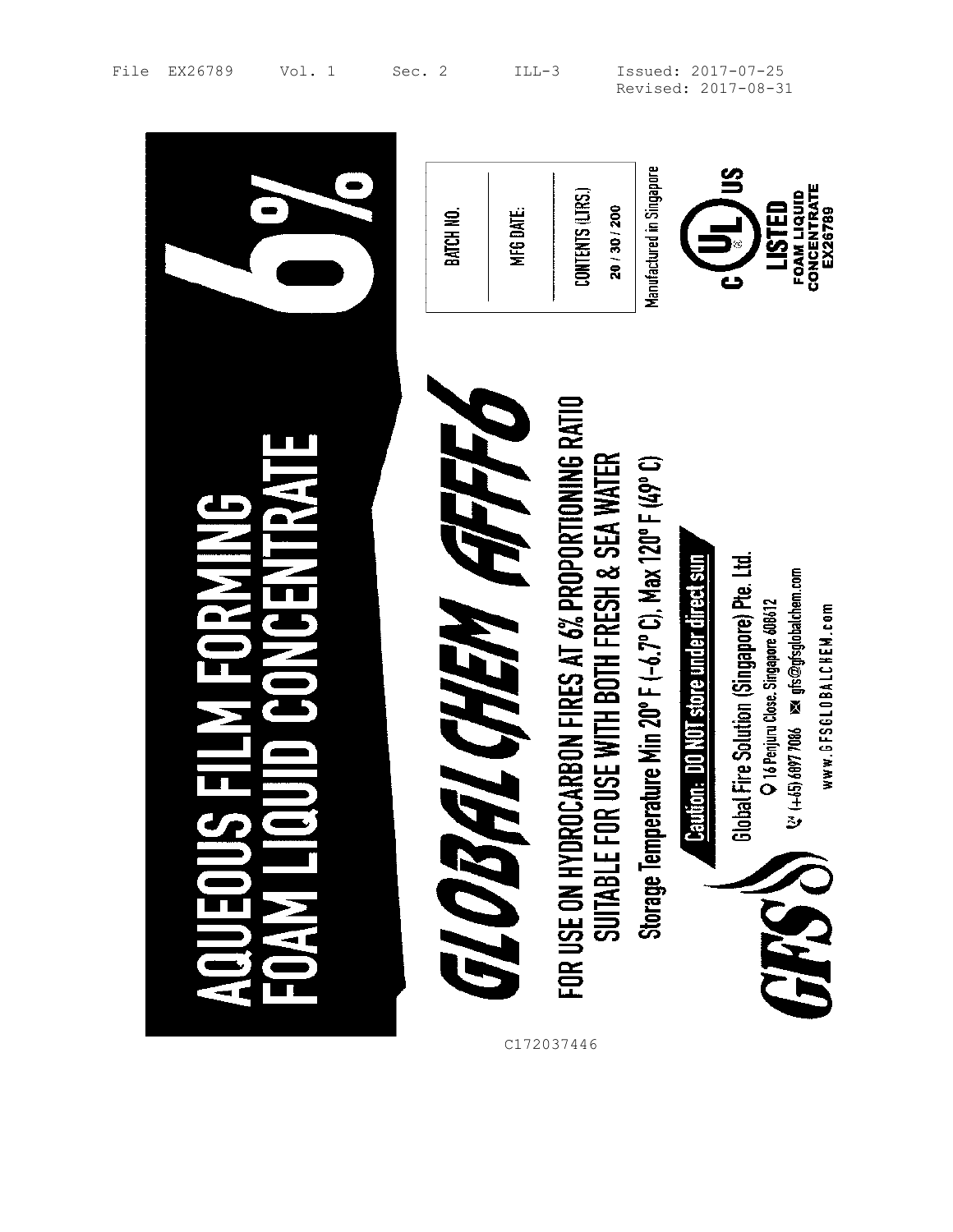|                    | BATCH NO.               | CONTENTS (LTRS.)<br>20/30/200<br>MFG DATE.                                                                                                                                      | Manufactured in Singapore                               | CONCENTRATE<br>FOAM LIQUID<br>LISTED<br>EX26789                                                                                                                                                                  |
|--------------------|-------------------------|---------------------------------------------------------------------------------------------------------------------------------------------------------------------------------|---------------------------------------------------------|------------------------------------------------------------------------------------------------------------------------------------------------------------------------------------------------------------------|
| $\frac{1}{2}$<br>Ë | CHEM AB-AFFEJ<br>GLOBAL | R USE WITH BOTH FRESH & SEA WATER<br>POLAR SOLVENTS AT 3% PROPORTIONING RATIO<br>SUITABLE FOR USE WITH BOTH FRESH & SEA WAT<br>SE ON HYDROCARBON FIRES &<br>FOR U<br>C172037447 | Storage Temperature Min 20°F (-6.7°C), Max 120°F (49°C) | Global Fire Solution (Singapore) Pte. Ltd.<br>tion: DO NOT store under direct sun<br>(+65) 6097 7086 ≥st gfs@gfsglobalchem.com<br>O 16 Penjuru Close. Singapore 608612<br>www.6FS6L0BALCHEM.com<br>Э<br>园<br>548 |

File EX26789 Vol. 1 Sec. 2 ILL-4 Issued: 2017-07-25 Revised: 2017-08-31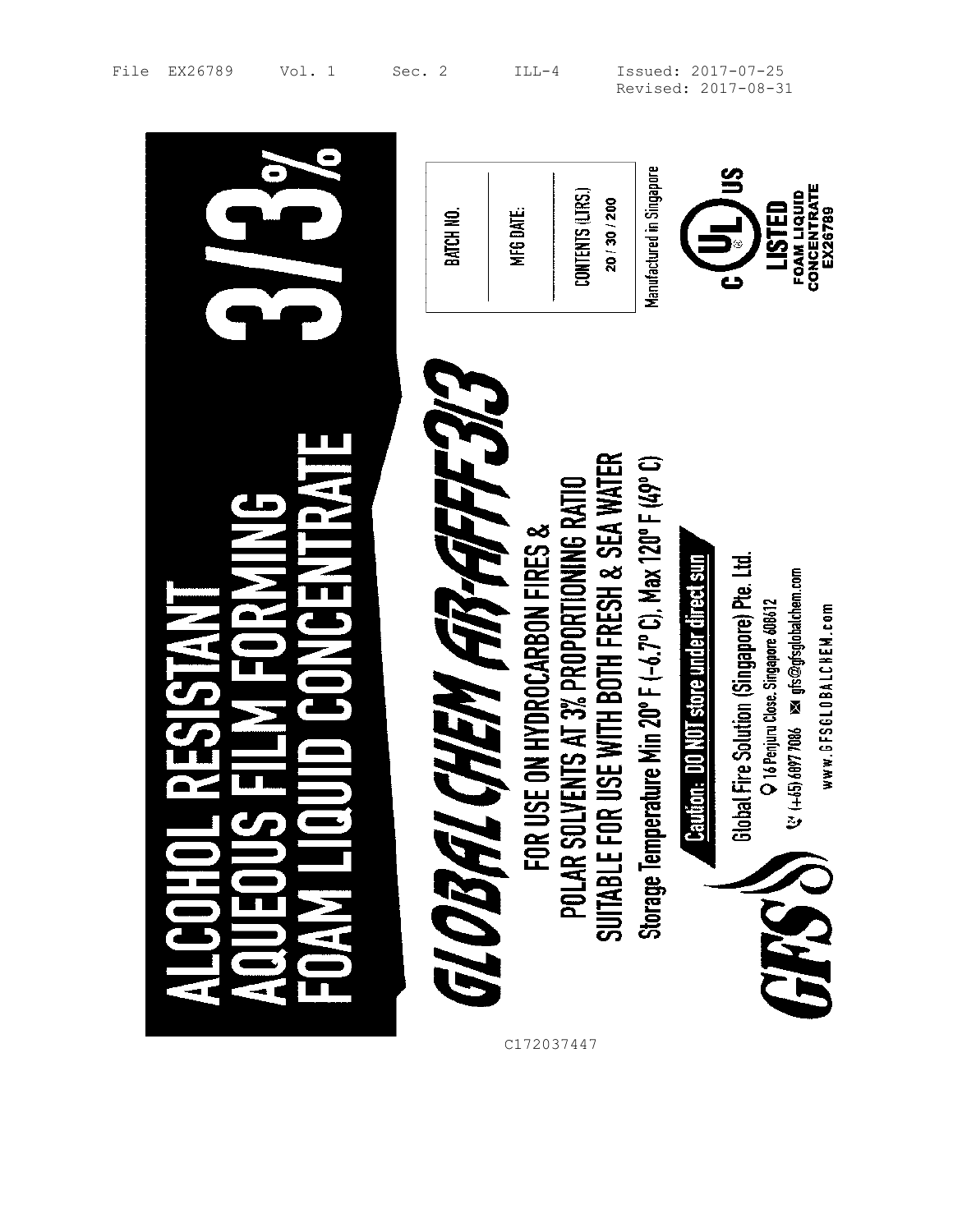|   | BATCH NO.                       | MFG DATE.                            | CONTENTS (LTRS.)<br>20 / 30 / 200                                                        | Manufactured in Singapore                                   | CONCENTRATE<br>FOAM LIQUID<br>LISTED<br>EX26789                                                                                                                                                                              |
|---|---------------------------------|--------------------------------------|------------------------------------------------------------------------------------------|-------------------------------------------------------------|------------------------------------------------------------------------------------------------------------------------------------------------------------------------------------------------------------------------------|
| 궄 | <b>CONEM ATTAFFET</b><br>GLOBAL | FOR USE ON HYDROCARBON FIRES AT 3% & | POLAR SOLVENTS AT 6% PROPORTIONING RATIO<br>SUITABLE FOR USE WITH BOTH FRESH & SEA WATER | Storage Temperature Min 20° F (-6.7° C), Max 120° F (49° C) | <b>Caution: DO NOT store under direct sun</b><br>Global Fire Solution (Singapore) Pre. Ltd.<br>$Q'$ (+65) 6097 7086 $\approx$ gfs@gfsglobalchem.com<br>O 16 Penjuru Close. Singapore 608612<br>www.GFSGLOBALCHEM.com<br>GRSS |

 $\overline{a}$ 

File EX26789 Vol. 1 Sec. 2 ILL-5 Issued: 2017-07-25 Revised: 2017-08-31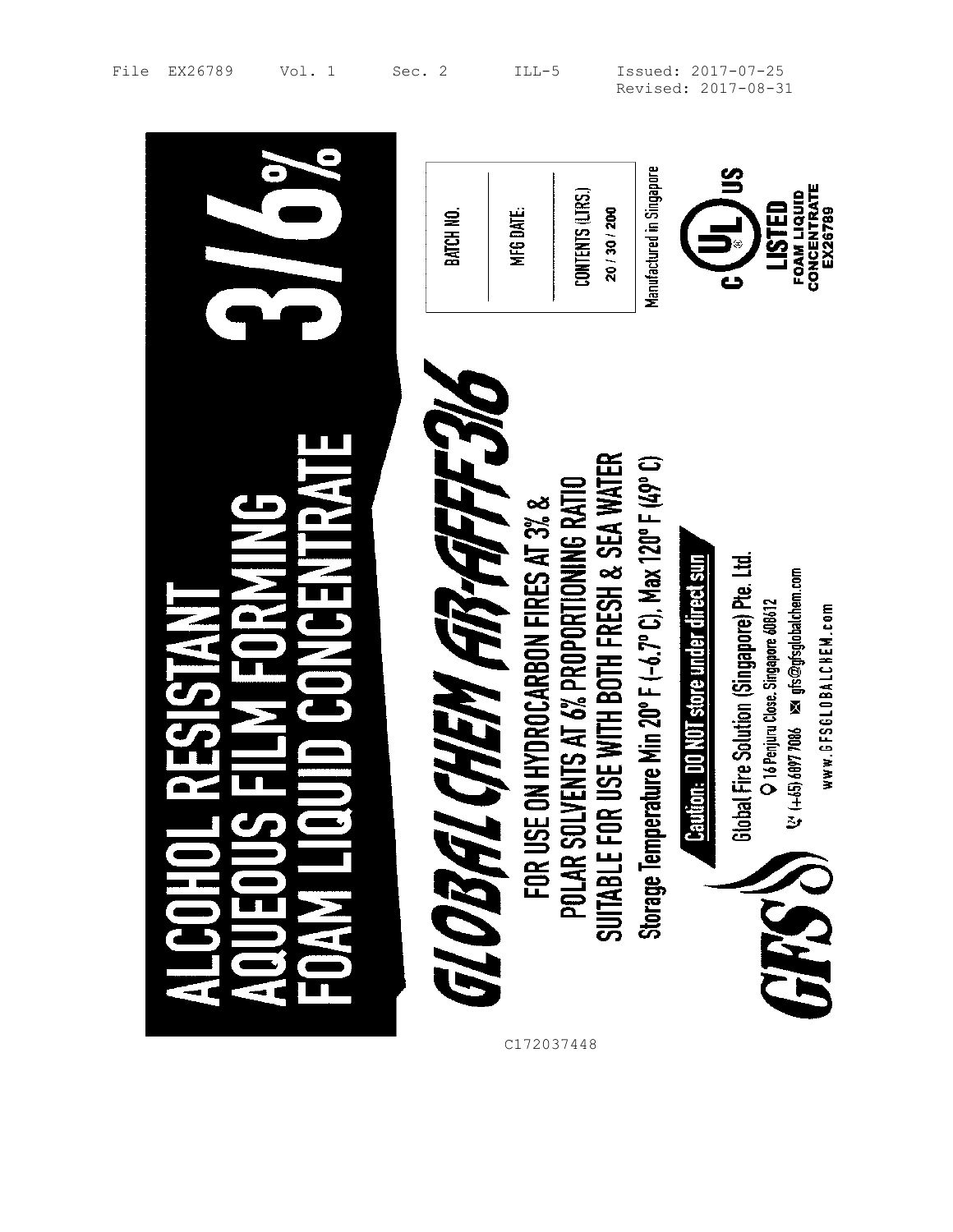|                   | BATCH NO.                   | MFG DATE.  | CONTENTS (LTRS.)<br>20 / 30 / 200                                                                      | Manufactured in Singapore                                       |                                        | CONCENTRATE<br><b>FOAM LIQUID</b><br>LISTED<br>EX26789                                                                                                                    |
|-------------------|-----------------------------|------------|--------------------------------------------------------------------------------------------------------|-----------------------------------------------------------------|----------------------------------------|---------------------------------------------------------------------------------------------------------------------------------------------------------------------------|
| <b>JNCENTRATE</b> | FL CHEM FP 3<br><b>ENGE</b> | C172037449 | FOR USE ON HYDROCARBON FIRES AT 3% PROPORTIONING RATIO<br>SUITABLE FOR USE WITH BOTH FRESH & SEA WATER | erature Min 20° F (-6.7° C), Max 120° F (49° C)<br>Storage Temp | Caution: DO NOT store under direct sun | lobal Fire Solution (Singapore) Pte. Ltd.<br>V: (+45) 6897 7086 May gfs@gfsglobalchem.com<br>O 16 Penjuru Close. Singapore 608612<br>www.6FS6L0BALCHEM.com<br>ෂි<br>PRATI |

File EX26789 Vol. 1 Sec. 2 ILL-6 Issued: 2017-07-25 New: 2017-08-31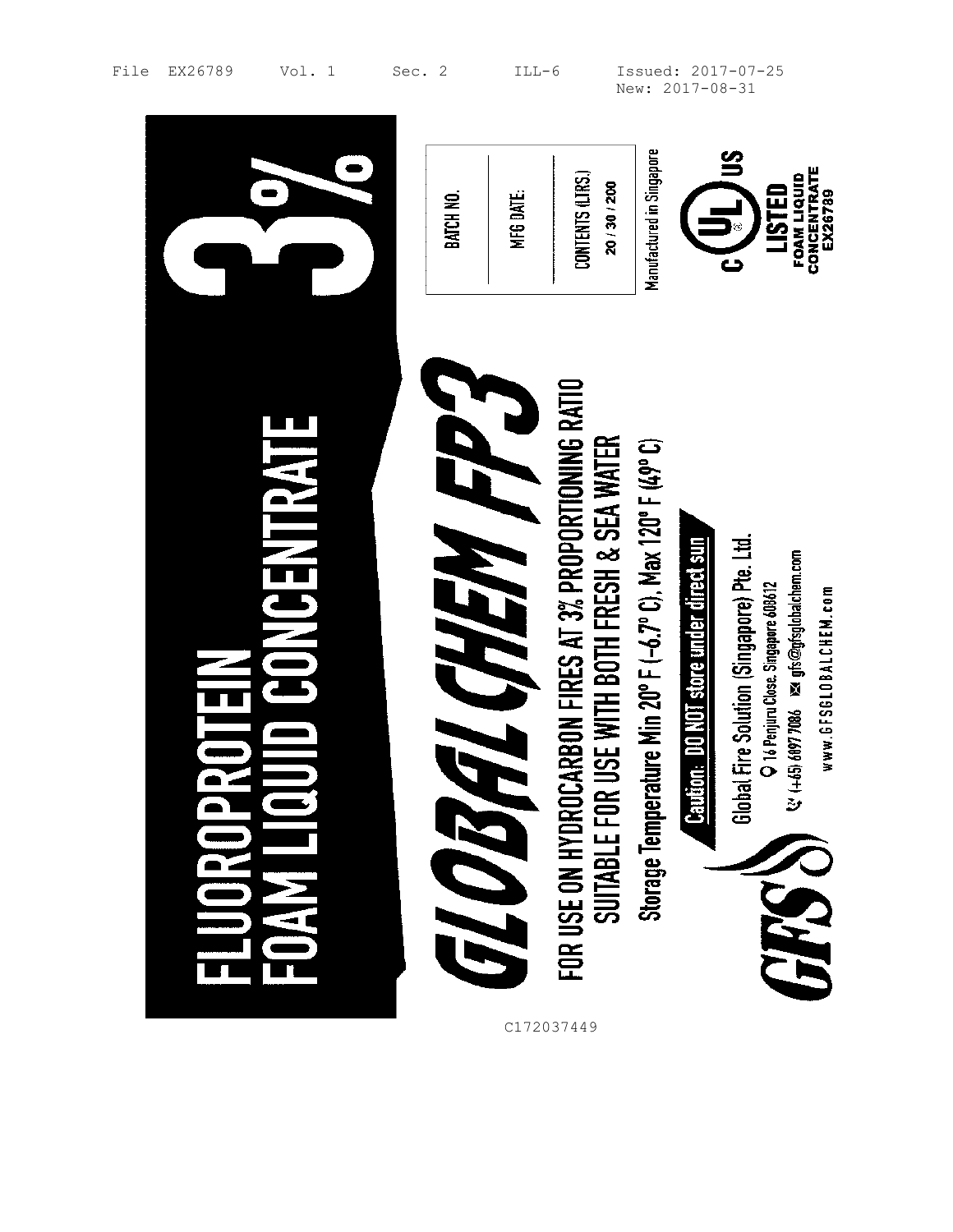|                                              | MFG DATE.<br>BATCH NO.                    | Manufactured in Singapore<br>CONTENTS (LTRS.)<br>20/30/200                                                                                                            | CONCENTRATE<br>FOAM LIQUID<br>LISTED<br>EX26789                                                                                                                                                                                                 |
|----------------------------------------------|-------------------------------------------|-----------------------------------------------------------------------------------------------------------------------------------------------------------------------|-------------------------------------------------------------------------------------------------------------------------------------------------------------------------------------------------------------------------------------------------|
| <b>JNCENTRATE</b><br>$\overline{\mathbf{r}}$ | <b>EL CHEM FRO</b><br>FLOT.<br>C172037450 | FOR USE ON HYDROCARBON FIRES AT 6% PROPORTIONING RATIO<br>SUITABLE FOR USE WITH BOTH FRESH & SEA WATER<br>Storage Temperature Min 20° F (-6.7° C), Max 120° F (49° C) | <b>Caution: DO NOT store under direct sun</b><br>Global Fire Solution (Singapore) Pte. Ltd.<br>$\mathcal{C}$ (+65) 6897 7086 $\,$ ps of $\mathcal{O}$ gfsglobalchem.com<br>O 16 Penjuru Close. Singapore 608612<br>www.GFSGLOBALCHEM.com<br>148 |

File EX26789 Vol. 1 Sec. 2 ILL-7 Issued: 2017-07-25 New: 2017-08-31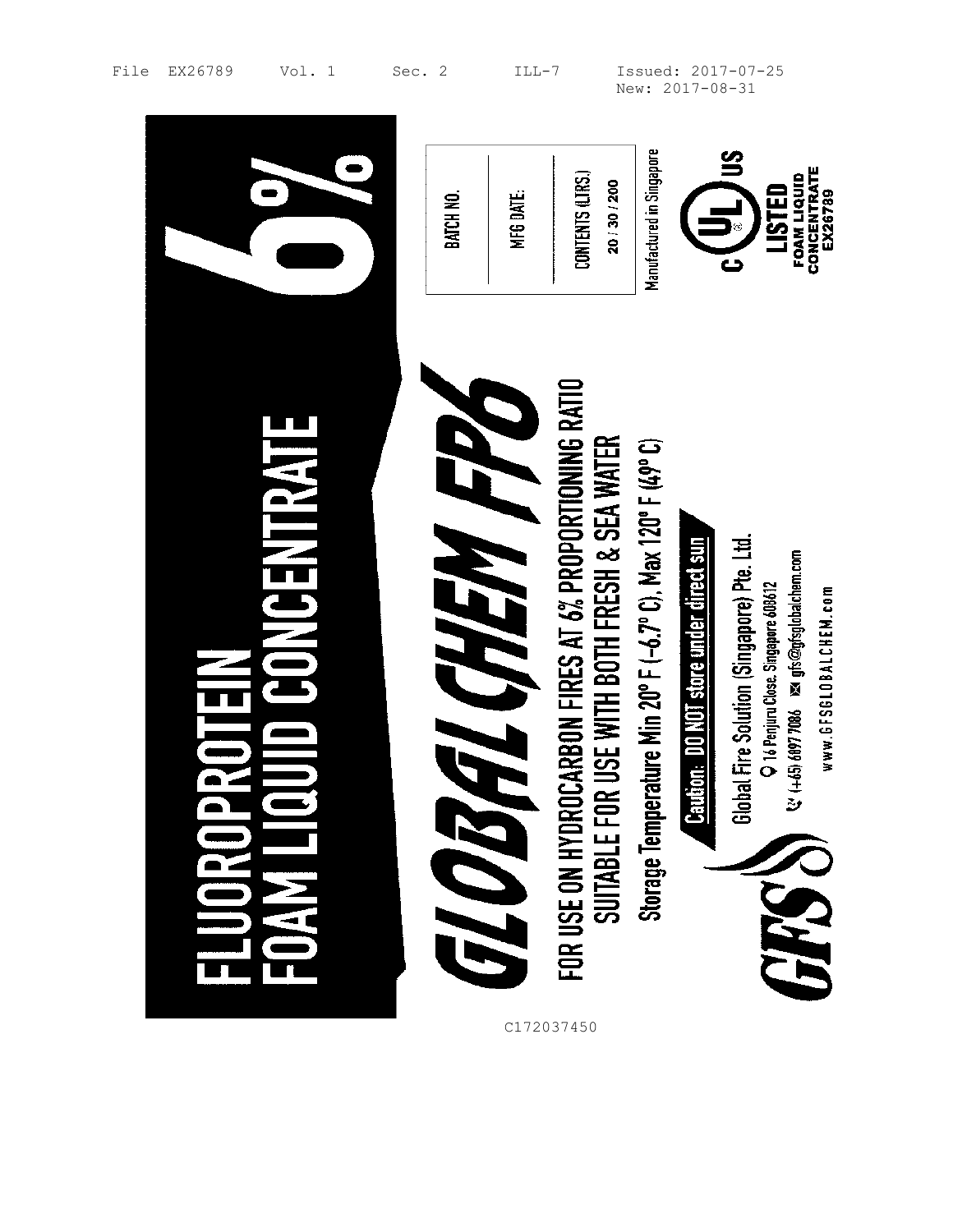|                   | BATCH NO. | MFG DATE.              | CONTENTS (LTRS.)<br>20/30/200                                                                          | Manufactured in Singapore                                   |                                        | CONCENTRATE<br>Ex26789<br>FOAM LIQUID<br>LISTED<br>5                                                                                                                     |
|-------------------|-----------|------------------------|--------------------------------------------------------------------------------------------------------|-------------------------------------------------------------|----------------------------------------|--------------------------------------------------------------------------------------------------------------------------------------------------------------------------|
| <b>HYSHNEMICA</b> |           | E CHEM FFFP 3<br>GLOBI | FOR USE ON HYDROCARBON FIRES AT 3% PROPORTIONING RATIO<br>SUITABLE FOR USE WITH BOTH FRESH & SEA WATER | Storage Temperature Min 20° F (-6.7° C), Max 120° F (49° C) | Caution: DO NOT store under direct sun | Global Fire Solution (Singapore) Pte. Ltd.<br>↓↓ (+45) 6097 7086     ⊠   gfs@gfsglobalchem.com<br>O 16 Penjuru Close. Singapore 608612<br>www.6FS6L0BALCHEM.com<br>GARSS |

 $\blacksquare$ 

and the control of the control of the control of the control of the control of the control of the control of the

File EX26789 Vol. 1 Sec. 2 ILL-8 Issued: 2017-07-25 New: 2017-08-31